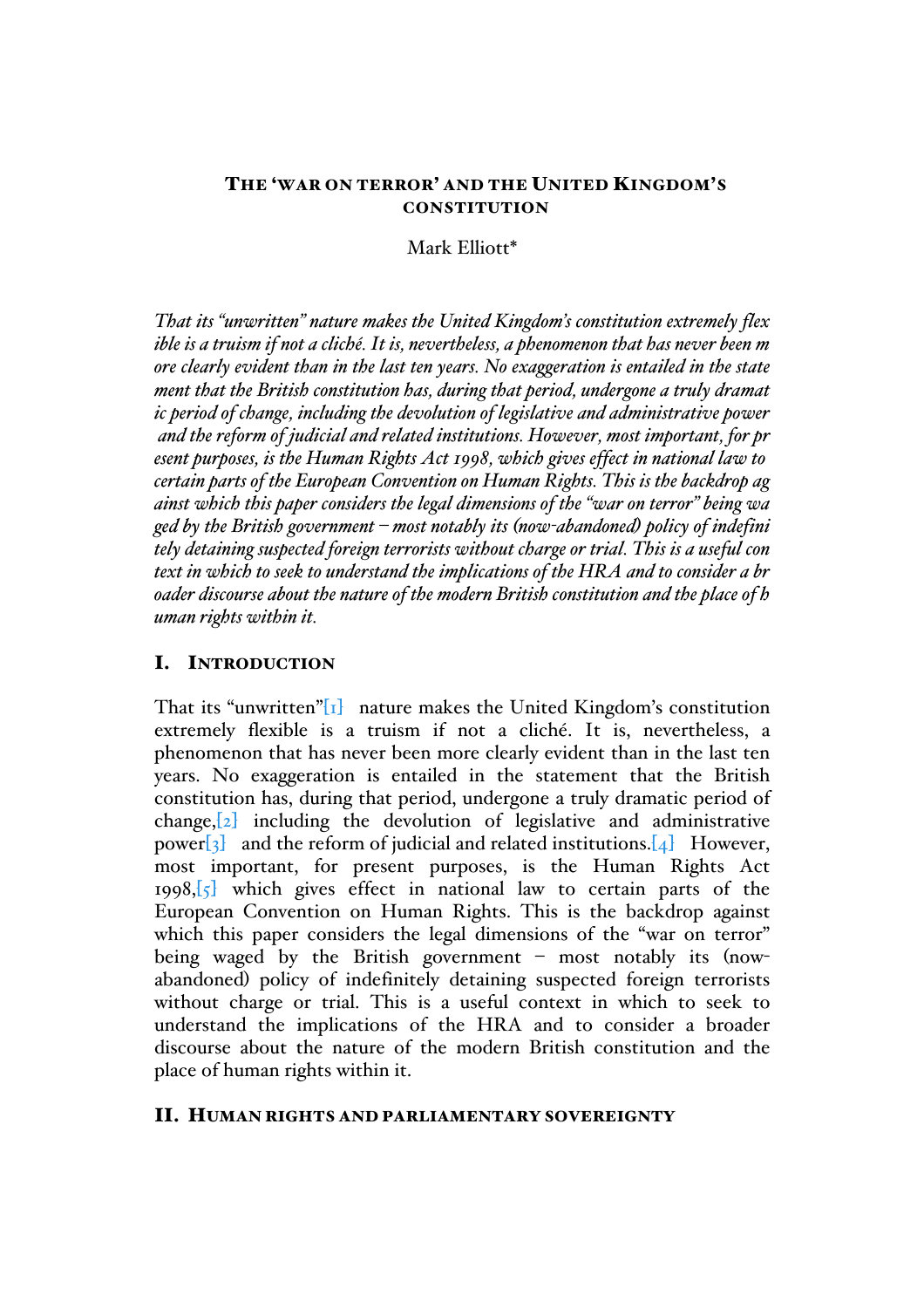Orthodox accounts of the British constitution ascribe a central role to the doctrine of parliamentary sovereignty. As Dicey -the Victorian jurist whose work dominated this field for much of the last century and remains influential- put it, parliamentary sovereignty entails that Parliament possesses "the right to make or unmake any law whatever", so that "no person or body is recognised by the law of England as having a right to override or set aside the legislation of Parliament".[6] On this view, the limits on Parliament's capacity to enact legislation are political, not legal; there is no possibility of judicial review of legislation. As a result, no norms exist which are legally immune from parliamentary interference or displacement; nothing, in a legal sense, is sacrosanct. Of course, the United Kingdom is not a despotic state in which fundamental freedoms of speech, association, religion, assembly, and so on are non-existent. However, within the traditional account of the UK constitution, this is so because the legislature -influenced, no doubt, by a combination of practical politics and the normative appeal of basic rights- has not chosen to abrogate such freedoms.[7]

To an extent, the notion of parliamentary sovereignty -and the associated absence of human rights as legally- or constitutionally-guaranteed absolutes – is a function of the unwritten nature of the British constitution. In the absence of a constitutional text ascribing power to, and limiting the power of, the legislative branch, parliamentary sovereignty fills the void. Of course, the latter does not ineluctably follow from the absence of the former: it would, after all, be possible for judges to hold that the unwritten constitution contained restrictions on legislative power,  $[8]$  just as judges elsewhere have discovered implied limits in written constitutions.[9]However, limitation of legislative power by reference to (unwritten) constitutional norms is not a step which has (yet) been taken in the UK – in part, no doubt, because judges are acutely aware that the legitimacy of judicial review of legislation would be open to question absent a constitutional text on which to fall back. $[10]$  Of course, the existence of such a text does not necessarily render judicial review of legislation -in terms of its existence and scope- uncontroversial, $\begin{bmatrix} \Pi \end{bmatrix}$  but it may, arguably if not unambiguously, provide an imprimatur for constitutional review.

The British HRA provides no such imprimatur. Detailed accounts of the Act can be found elsewhere;  $\begin{bmatrix} 12 \end{bmatrix}$  here, it suffices to outline certain of its key operational provisions, all of which proceed on the basis that human rights protection has to be reconciled with the sovereignty principle. This was made clear by the Government's White Paper on human rights, which stated that "the courts should not have the power to set aside primary legislation […] on the ground of incompatibility with the Convention. This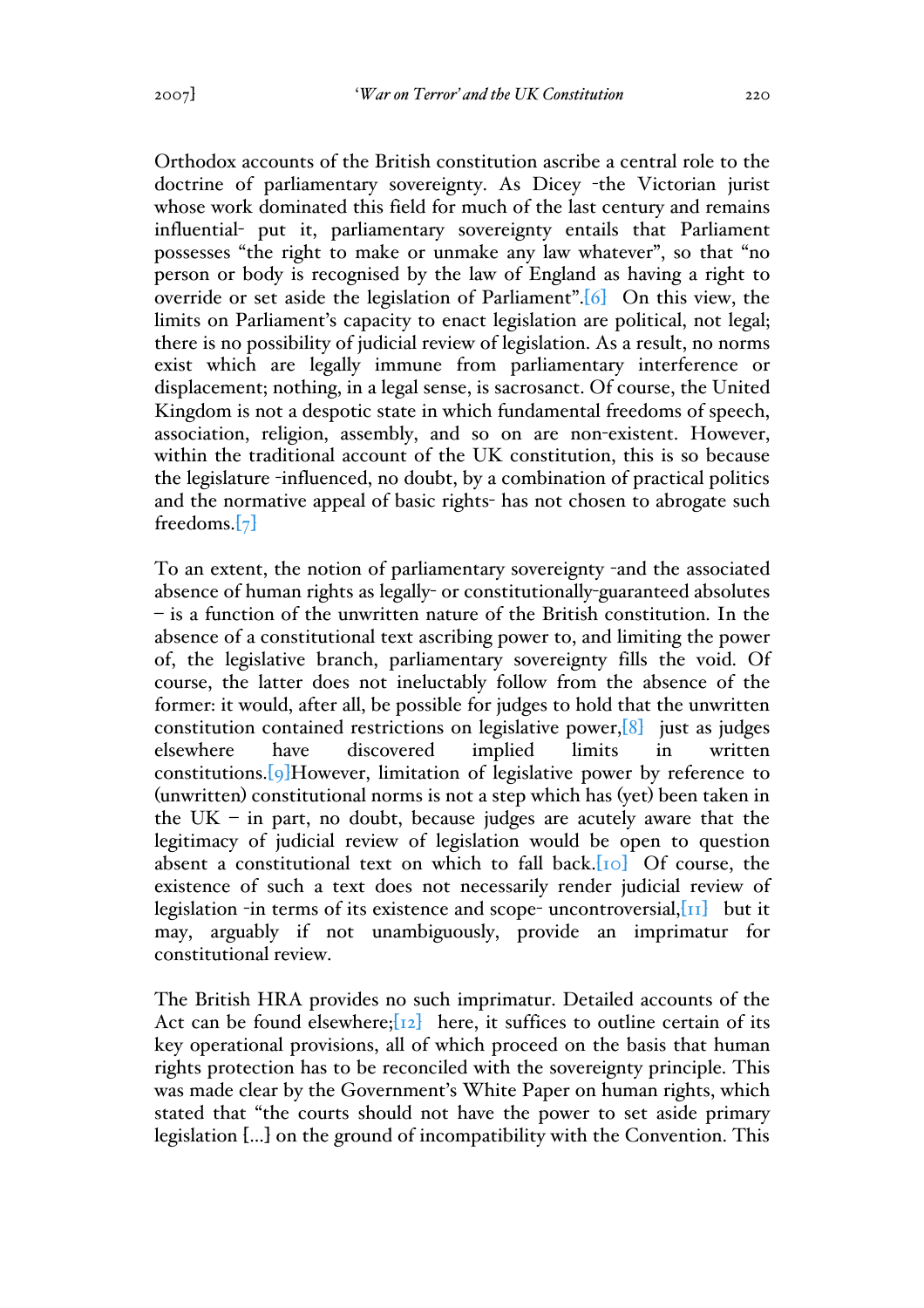conclusion arises from the importance which the Government attaches to parliamentary sovereignty". $\begin{bmatrix} 13 \end{bmatrix}$  The centrepiece of the Act, therefore, is section 3, subsection (1) of which provides that, "So far as it is possible to do so, primary legislation and subordinate legislation must be read and given effect in a way which is compatible with the Convention rights." Where this is impossible, section 4 permits certain courts to issue a declaration of incompatibility. However, this "does not affect the validity, continuing operation or enforcement of the provision in respect of which it is given", $\boxed{14}$  such that the court must go on to apply the law to the parties to the case, notwithstanding its inconsistency with ECHR norms. The legal consequence of a declaration under section 4 is that it makes possiblethe use of an expedited procedure, provided for by section 10, for amending incompatible legislation. However, whether any amendment should be made is ultimately a political question: a declaration of incompatibly does not legally require the incompatible law to be changed. Moreover, the HRA is not entrenched: $[r_5]$  Parliament is legally capable of amending or repealing it at will.

This may appear to constitute a relatively weak regime for the protection of fundamental rights. The existence and scope of such rights ultimately remain contingent upon the acquiescence of the political branches; judges remain constitutionally unable to disapply or strike down Acts of Parliament which are irreconcilable with the ECHR.[16] However, such an assessment of the status of human rights within the contemporary British constitution would be unduly pessimistic.

The courts have, at least in some cases, shown themselves willing to adopt a bold view of their interpretative powers under section  $3.17$  The need for declarations of incompatibility has therefore been obviated in a number of cases, which have instead been disposed of by a creative interpretation of the domestic legislation so as to render it compatible with relevant ECHR rights. $[18]$  The lengths to which it is desirable and legitimate for courts to go in this regard remains a contentious issue, and has generated a lively literature. $[19]$ 

The focus of this paper, however, is on a more general set of concerns regarding the status of human rights norms within the UK constitution today. Using the specific example of counter-terrorism measures –a context in which fidelity to human rights finds itself, for obvious reasons, under particular pressure– it will be argued that notwithstanding the theoretical capacity of Parliament to override basic norms, it is increasingly difficult for this to occur in practice. In this sense, it will be contended that recent experience implies the enhanced status and security of fundamental rights in Britain today – albeit that the position in which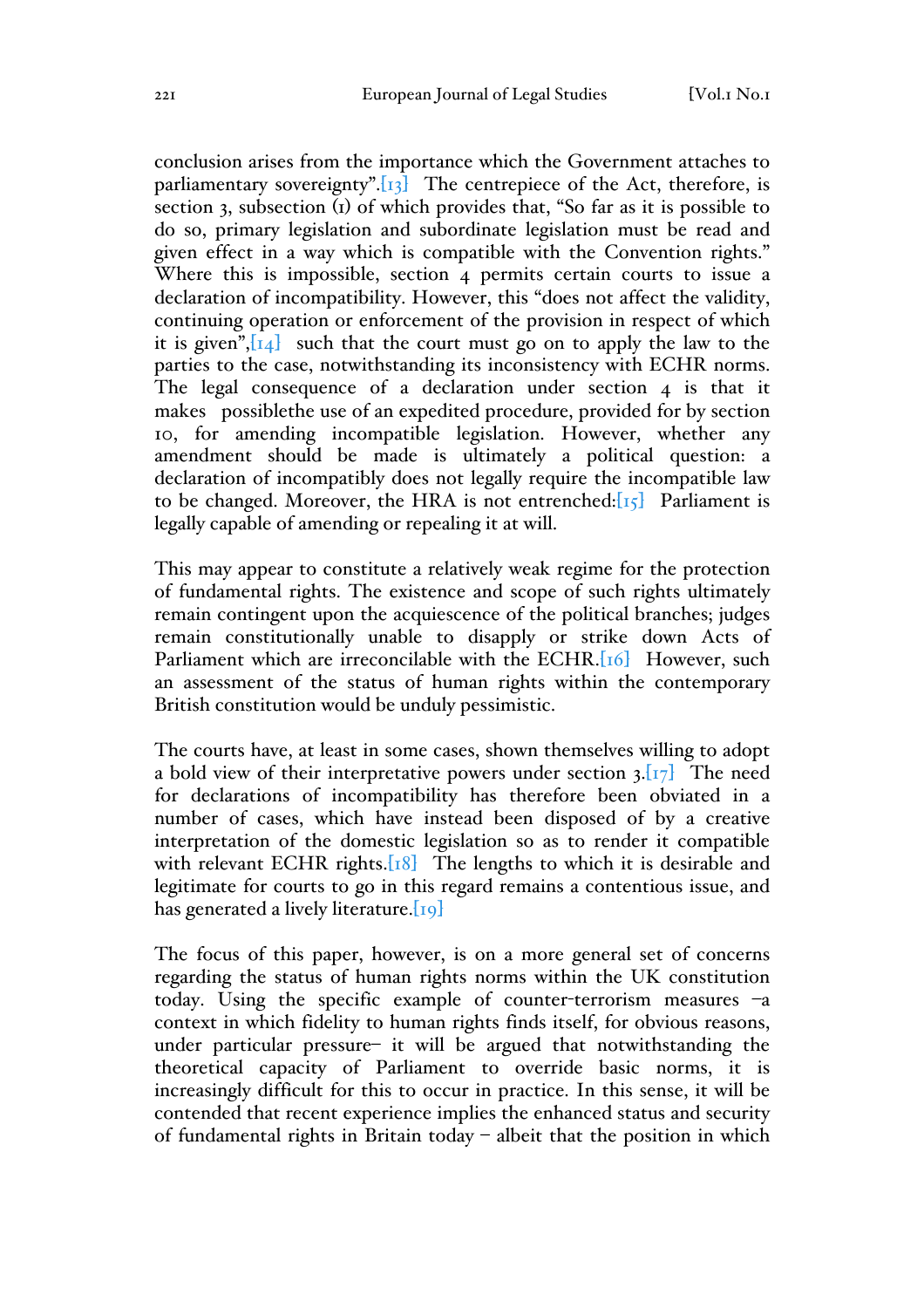the UK now finds itself (and the position which it ascribes to fundamental rights) differs in important respects from that which would obtain under an entrenched constitutional bill of rights.

These issues are elaborated in the remainder of this paper by reference to three (connected) sets of events: first, the UK Parliament's legislative response to the 9/11 attacks in the United States; second, the courts' scrutiny (pursuant to the HRA) of that legislation; and, third, the political and legislative response to the judges' views concerning the compatibility of the legislation with human rights standards.

## III. DETENTION WITHOUT TRIAL: THE 2001 ACT

The terrorist attacks in the United States on 11 September 2001 provoked a swift legislative response from the United Kingdom Parliament. The Anti-terrorism, Crime and Security Act 2001<sup>[20]</sup> is a wide-ranging piece of legislation covering matters as diverse as terrorist property, nuclear and aviation security, and police powers. Of specific present concern, however, is Part 4 of the Act, which established a regime for the indefinite detention of terrorist suspects without charge or trial.

Under section 21(1) of the ACSA, the Home Secretary -a member of the executive- was empowered to issue a certificate in respect of any person whose presence in the UK he reasonably believed to be a risk to national security, and whom he reasonably suspected of being a terrorist. The combined effect of sections 22 and 23 was that certificated individuals who could not be deported -e.g. because there existed a risk of torture in the destination state rendering deportation contrary to Article 3 ECHR- [21] could instead be detained under certain immigration powers (applicable only to foreign nationals). Although it was theoretically possible for such detainees voluntarily to leave the UK, thus leading their "prison" to be described as one having only "three walls", this possibility was in fact largely illusory, continued detention generally being a more attractive option than the prospect of torture. It was possible to appeal against certification to the Special Immigration Appeals Commission, $[22]$  a judicial body established by statute  $[23]$  and able to deal with evidence considered too sensitive $[24]$  to be revealed to the appellant or his legal advisors $[25]$  (and which would not, therefore, be admissible in criminal proceedings).

SIAC could cancel a certificate if it considered that there were no reasonable grounds justifying the Secretary of State's suspicion that the individual concerned was an international terrorist or his belief that the individual's presence in the UK posed a risk to national security. Here,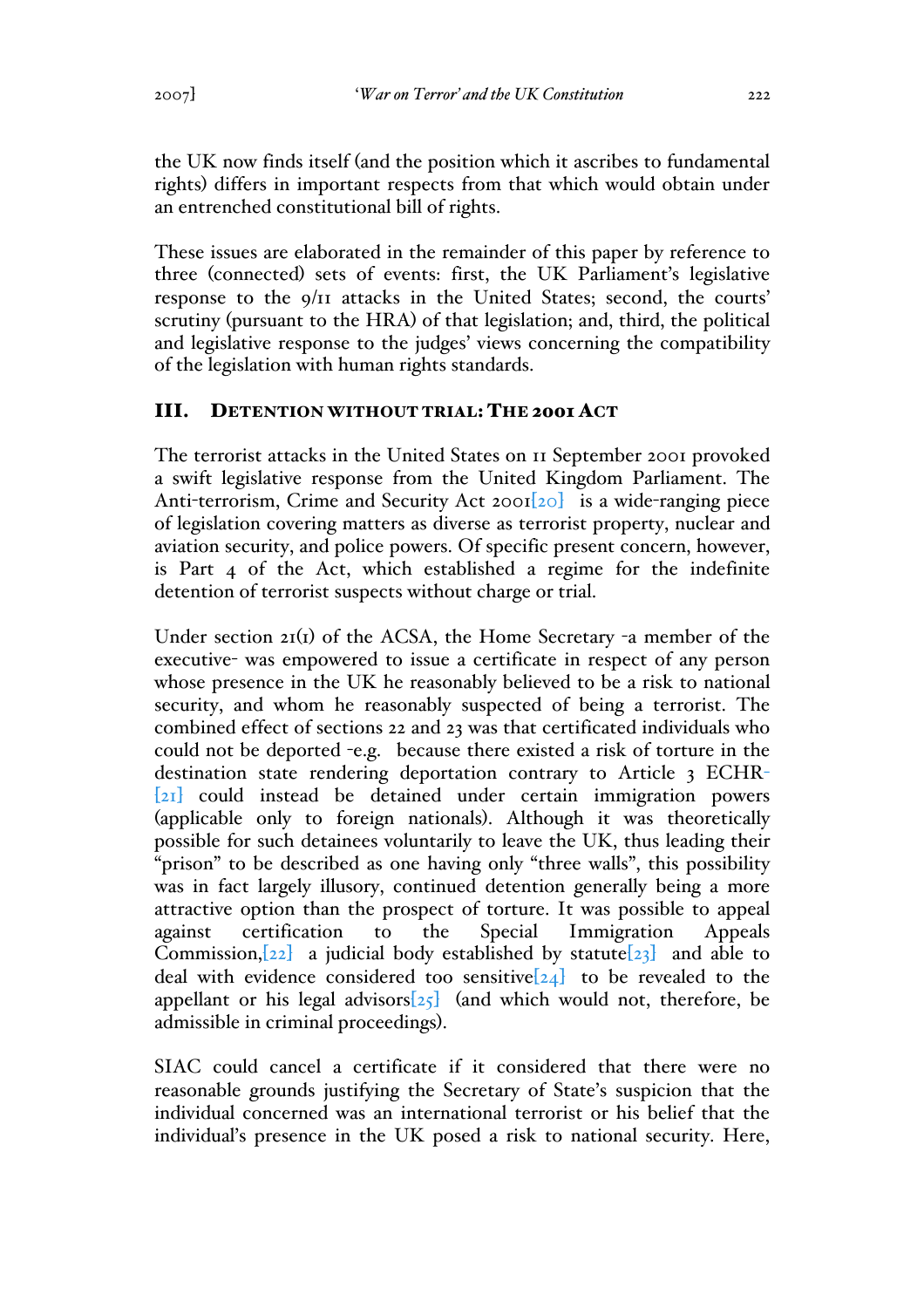however, our concern is with the human rights implications of the detention powers generally, rather than with their exercise in specific cases. Of central relevance to this inquiry is Article 5 ECHR, which provides that "[e]veryone has the right to liberty and security of person" and that "[n]o one shall be deprived of his liberty" except in certain defined circumstances. It is clear that none of those exceptions applied to the persons detailed under the 2001 Act. On one level, therefore, the enactment of the detention without trial regime appears to evidence the willingness of the legislature to disregard adherence to human rights standards in the face of a perceived threat to national security  $-$  a conclusion that undermines the assertion made above concerning the enhanced status and security of fundamental rights in the UK today. However, there is a different -and, for two reasons, it is submitted, betterinterpretation of these events.

First, the regime enacted in the 2001 Act was premised on the fact that Article 3 of the Convention is non-derogable. $[26]$  The Act was, in effect, a device designed to deal with the absolute prohibition on breaching individuals' Article 3 rights not to be tortured or subjected to inhuman or degrading treatment -meaning that such individuals could not be deported to countries where they faced a real risk of such treatment- $[27]$  while at the same time addressing the difficulties inherent in prosecuting suspected terrorists, bearing in mind that the evidence against them may be inadmissible in criminal proceedings[28] and that, in any event, the disclosure of such evidence may prejudice the state's intelligence-gathering operation. It is significant in itself that Article 3 was, in this way, accepted as a limiting factor around which any legislative scheme had to be designed.

Secondly, although Parliament was willing to sanction a regime of detention without trial that was plainly inconsistent with Article 5 ECHR, this does not indicate that the Convention was simply ignored in this respect. Rather, the UK invoked $[29]$  Article 15, which provides that, "In time of war or other public emergency threatening the life of the nation any High Contracting Party may take measures derogating from its obligations under this Convention to the extent strictly required by the exigencies of the situation, provided such measures are not inconsistent with its other obligations under international law". Such derogation is possible in respect of Article  $\zeta$  (but not Article 3),  $\zeta$ <sub>30</sub> and the UK sought to take advantage of that possibility, the thinking being that Part 4 of the 2001 Act could be justified as a necessary derogation under Article 15.

Clearly, it is difficult to portray the decision to enact the detention without trial provisions as a ringing endorsement of the UK's full-blooded commitment to respect for human rights, and that is not the argument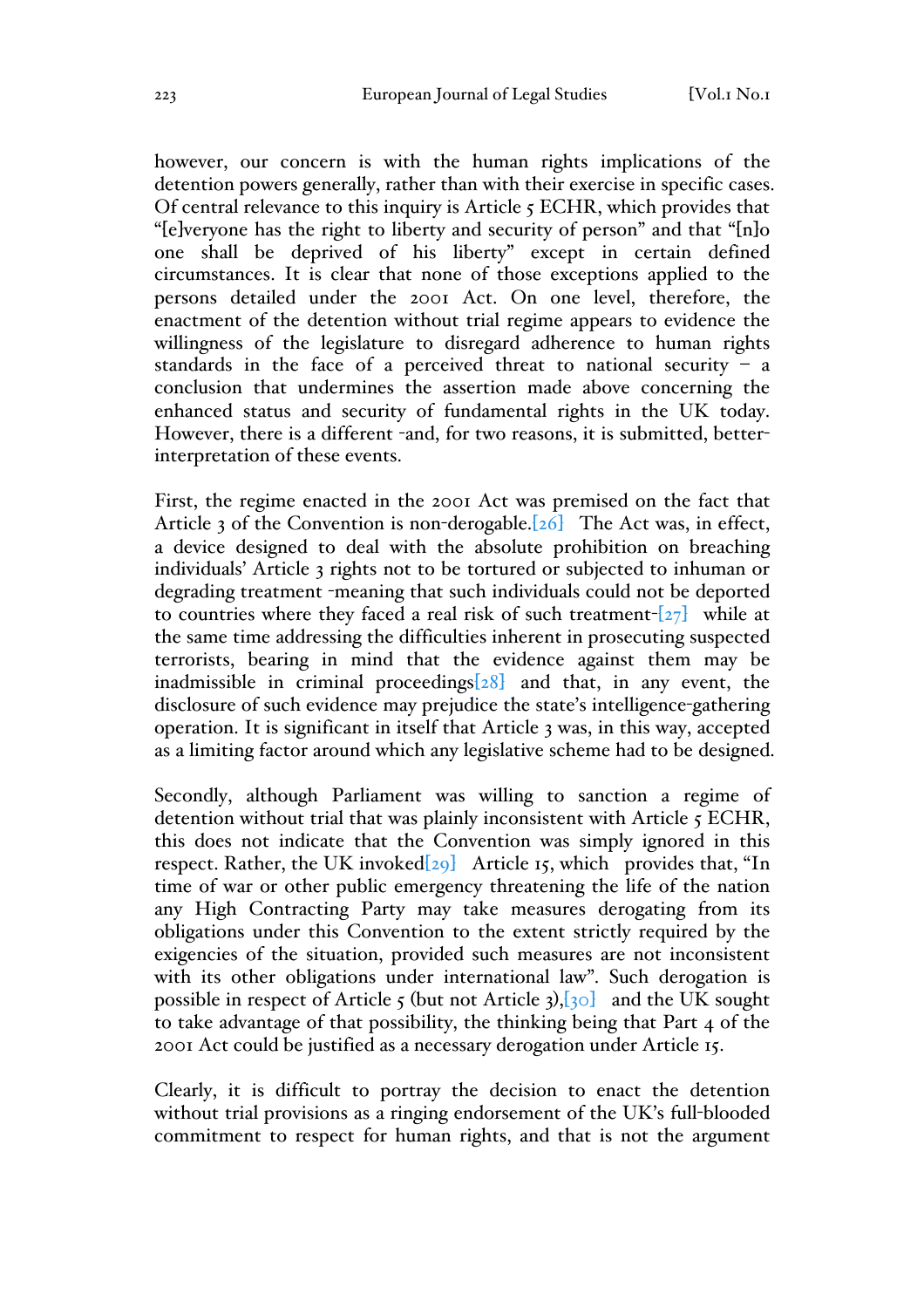which is being advanced here. Rather, it is simply noted that the events described above provide (admittedly anecdotal) evidence that legislators, faced with what they perceived to be a real crisis in the wake of 9/11, were nonetheless prepared to treat the ECHR as a brake on their legislative freedom. Although this may seem a modest conclusion, its significance becomes greater when set in the context of a constitution in which the notion of unlimited legislative power is deeply entrenched through attachment to the doctrine of parliamentary sovereignty, as outlined above.

#### IV.THE JUDICIAL RESPONSE: THE BELMARSH CASE

Notwithstanding the government's belief that the 2001 Act was compatible with the ECHR (in the sense of being a justifiable derogation under Article 15), the individuals against whom it was invoked unsurprisingly sought to challenge their detention in the courts. Although there was a successful appeal to SIAC against an individual certification decision, $\left[31\right]$  it is the legal challenges to the detention regime itself that are of present concern. Since that regime was enshrined in an Act of Parliament, it could not, of course, be struck down. Instead, in the Belmarsh Case, $\left[32\right]$  the detainees sought a declaration of incompatibility, arguing that the conditions for derogation laid down in Article 15 were not satisfied, such that Article  $\zeta$  remained an operative Convention right – with which their detention was undoubtedly incompatible. The central question for the courts, therefore, was whether the Article 15 conditions were met. In a landmark ruling, a speciallyconstituted House of Lords[33] held that Article 15 was not satisfied, and that the detention without trial regime was incompatible with Article 5 ECHR, $[34]$  as well as Article 14. The reasoning which led the court to this conclusion provides an important insight into the level of scrutiny for compliance with human rights norms that judges are willing to undertake following the entry into force of the HRA, and it will therefore be helpful to examine the decision in some detail.

Their Lordships first had to address the requirement that there be a "war or other public emergency threatening the life of the nation" – and the logically prior question of their own competence to scrutinize such a matter. At first instance, SIAC had reached the view that the evidence advanced by the Secretary of State was capable of justifying the conclusion that such an emergency existed $\sqrt{35}$  – a view that was not upset on appeal to the Court of Appeal. $[36]$  In the House of Lords, eight of the nine judges agreed that the view that a public emergency existed was not one they should overturn. Lord Bingham (in the majority) noted that it is the practice of the European Court of Human Rights to extend a 'margin of appreciation' to states in Article 15 cases, thereby reducing the intensity of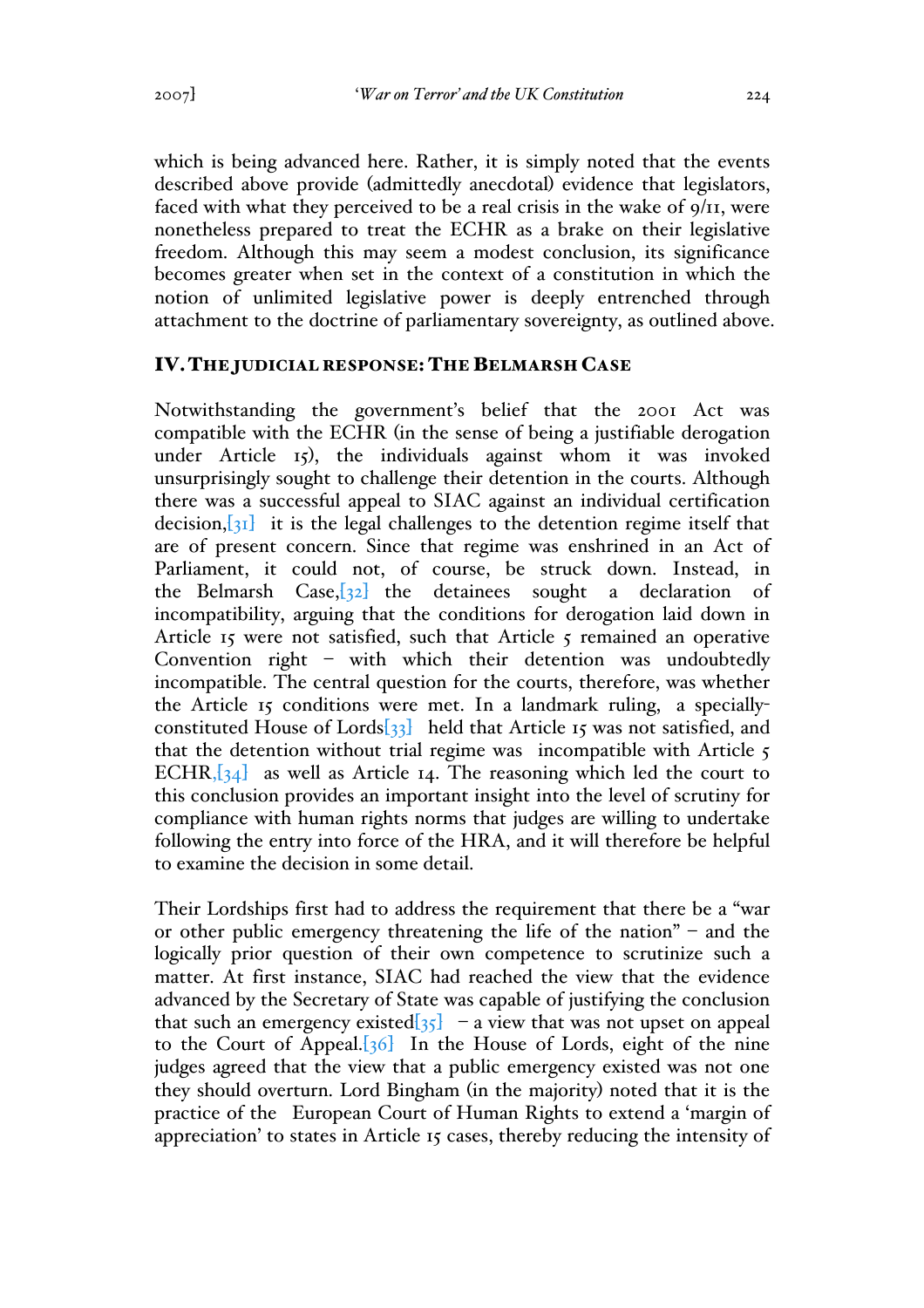its review of states' decisions.[37] Such judicial "deference" was considered by his Lordship to be normatively desirable in the present context: deciding whether there was a public emergency "involved making a factual prediction of what various people around the world might or might not do, and when (if at all) they might do it, and what the consequences might be if they did".[38] This, said Lord Bingham, called for an exercise of judgment which the political branches were betterequipped than the judges to make. Such deference is consistent with the usual approach of British courts to matters of national security: $\begin{bmatrix} 39 \end{bmatrix}$  traditionally, when the executive claims that a particular course of action is justified because national security is in play, while the courts have insisted upon evidence to establish that national security is indeed in issue,  $[40]$  they have often $[41]$  in fact required little more than evidence that a relevant political actor considered national security to be at stake. $[42]$ 

It is noteworthy, therefore, that although Lord Bingham was not alone in endorsing a highly deferential approach to the public emergency question, $[43]$  some of the judges appeared to take a more robust stance. For instance, while Lord Scott accepted that "the judiciary must in general defer to the executive's assessment of what constitutes a threat to national security or to 'the life of the nation'", he indicated that such deference should not be blindly extended, irrespective of the likely quality of such executive assessments. To this end, he drew attention to the fact that a prominent part of the executive's recent track-record in this area consists of the "faulty intelligence assessments on the basis of which United Kingdom forces were sent to take part, and are still taking part, in the hostilities in Iraq". $[44]$  As a result, he had "very great doubt whether the 'public emergency' is one that justifies the description of 'threatening the life of the nation'", although he was, ultimately, willing to give the executive "the benefit of the doubt". Lord Hope, too, was prepared to concede that there was a public emergency but, like Lord Scott, was willing to look critically at the executive's claims. This led him to conclude while a "public emergency" existed, it was "constituted by the threat that [terrorist] attacks will be carried out"in the future; although that was sufficient to amount to a "current state of emergency", it was an emergency "on a different level […] from that which would undoubtedly ensue if the threats were ever to materialise". $[45]$ The practical import of Lord Hope's critical approach to the public emergency question lies in its impact upon his subsequent analysis of the question -to which we shall turn shortly- whether detention without trial wasstrictly necessary: as his Lordship put it, "One cannot say what the exigencies of the situation require without having clearly in mind what it is that constitutes the emergency". $[46]$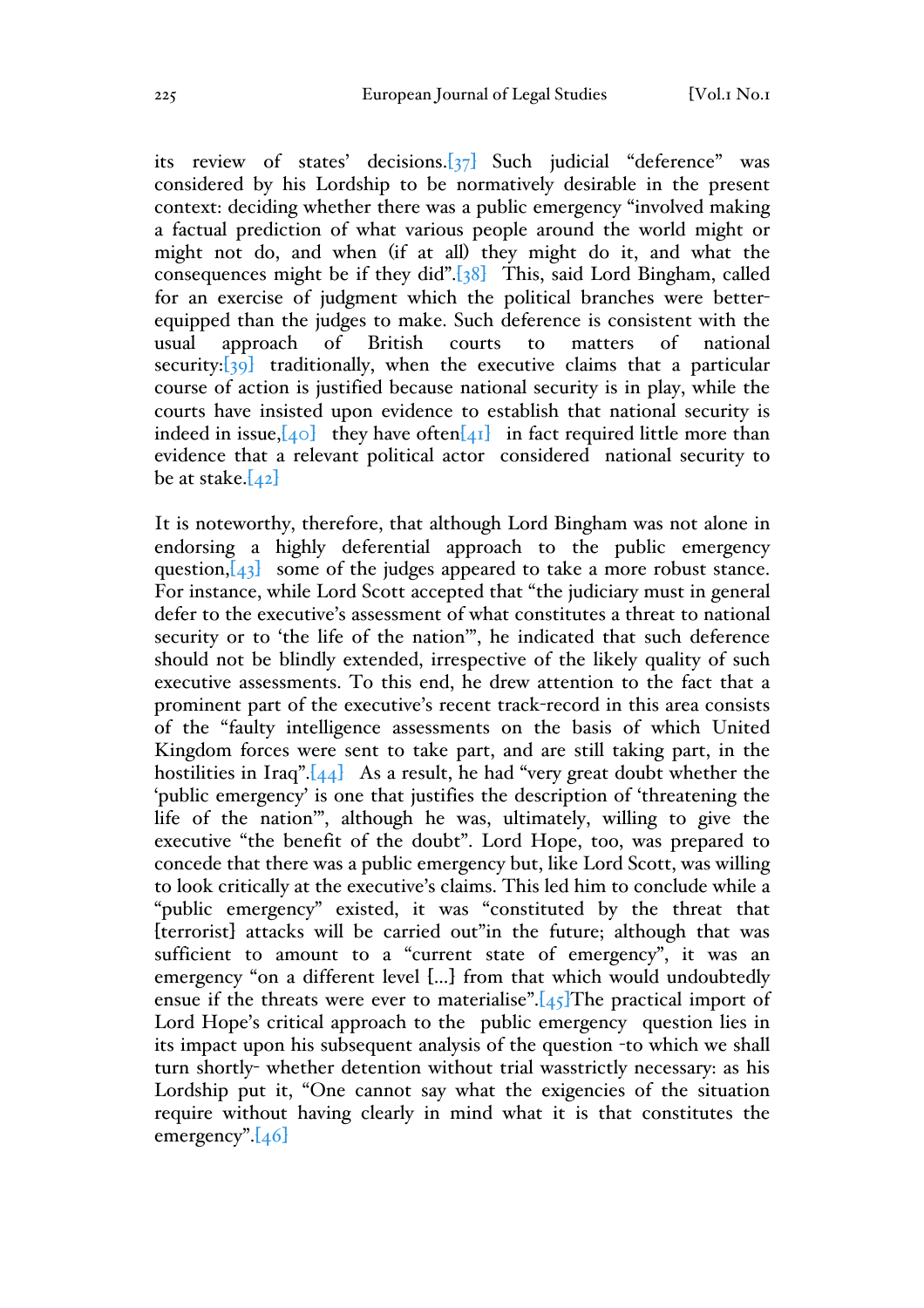Meanwhile, only one judge, Lord Hoffmann, considered that there was no "public emergency threatening the life of the nation". While he accepted that there was a real possibility of terrorist attacks on the UK, the key question was "whether such a threat is a threat to the life of the nation". $[47]$  His Lordship considered that the "nation", in Article 15, is to be regarded as "a social organism", the "life" of which is not "coterminous with the lives of its people". $[48]$  Hence, said Lord Hoffmann, "Terrorist" violence, serious as it is, does not threaten our institutions of government or our existence as a civil community" $[49]$  (a conclusion that seemed to assume particular resilience in the case of the UK). $\left[50\right]$  Instead, he said, "The real threat to the life of the nation, in the sense of a people living in accordance with its traditional laws and political values, comes not from terrorism but from laws such as these". $\lceil 51 \rceil$  Although the foregoing account may be taken to indicate that Lord Hoffmann's dissent was informed simply by his view of the text of Article 15, that does not represent the whole picture. Central to his reasoning was the view that it is appropriate for a court to evaluate for itself the nature and scale of the threat to public safety posed by international terrorism. Absent from his speech is the language (and spirit) of "deference" which, as we have seen, affected (to varying degrees) the other judges' views on this point: far from deferring to the executive, Lord Hoffmann said of the public emergency question that "we, as a United Kingdom court, have to decide the matter for ourselves". $[52]$  This view represents a radical break with tradition, going beyond the approach of the other judges and, as we shall see shortly, contrasting sharply with views expressed by Lord Hoffmann himself only three years earlier.

The eight judges who were prepared to accept the existence of a public emergency (or at least to accept that others were entitled to have formed such a view) then had to consider whether the detention without trial regime was a "strictly necessary" response. Although, as explained above, $\begin{bmatrix} 53 \end{bmatrix}$  British courts have traditionally insisted upon some evidence to justify executive claims that national security is at stake (albeit that they have tended to be very easily satisfied in this respect), judicial scrutiny has generally all but evaporated in relation to the question whether national security justifies some course of action. For example, whether national security concerns could justify, in the context of a deportation decision, departing from the fundamental requirement of natural justice that an individual should be informed of the case against  $\lim_{\epsilon \to 0}$  was held to be a question exclusively for the executive: such information did not need to be released, according to Lord Denning MR, "[s]ave to the extent that the Home Secretary thinks safe". $[55]$  Similarly, it was held at the highest judicial level that whether national security could justify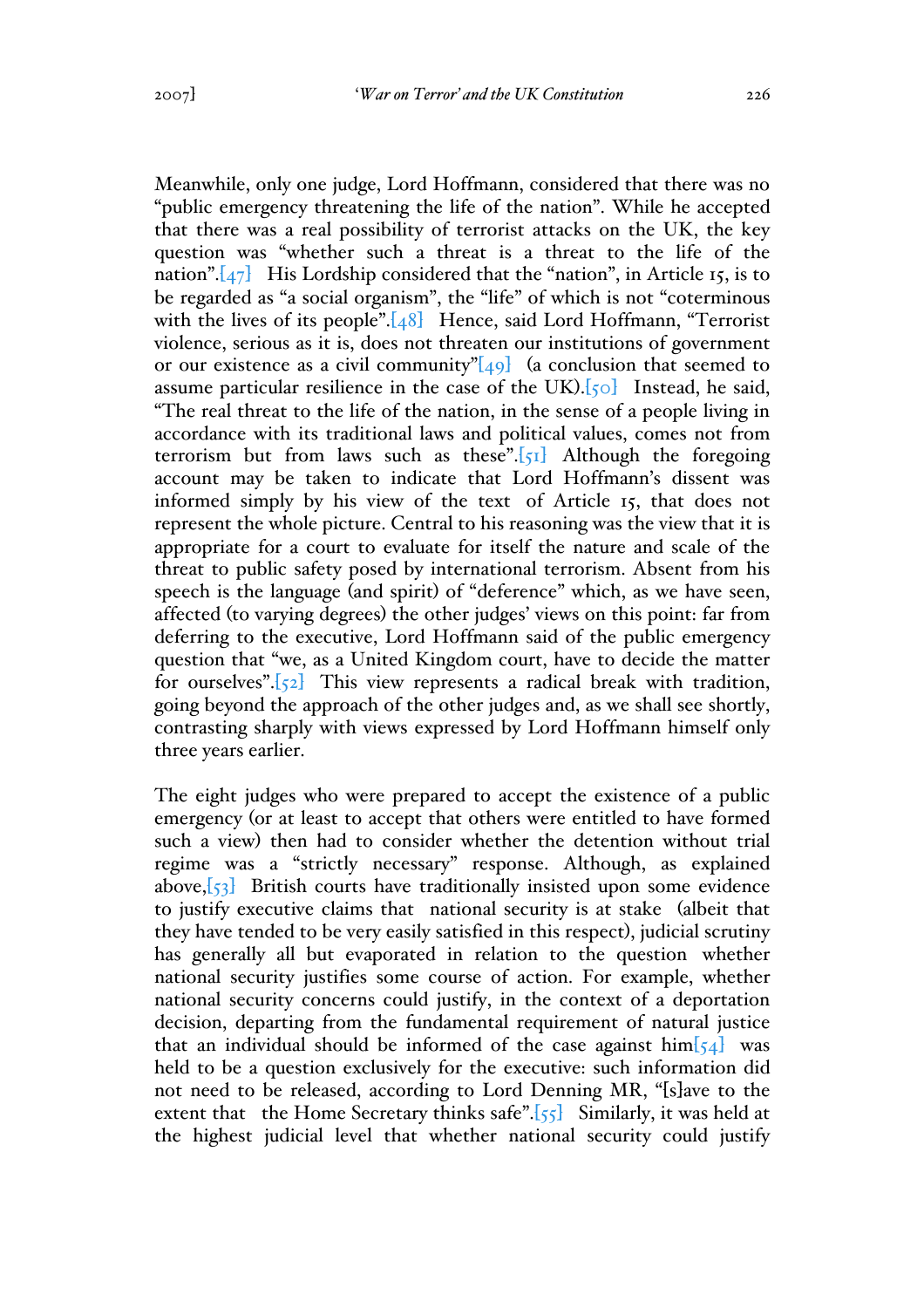changes to the employment conditions of public servants in what would otherwise have been a procedurally unfair manner was "par excellence a non-justiciable question" raising matters "upon which [the executive], and not the courts of justice, must have the last word". $[56]$  This doctrine of judicial deference -if not abdication- in the face of such national security questions was recently perpetuated by the House of Lords in the Rehman case, a challenge to the Home Secretary's determination that an individual should be deported on national security grounds. $[57]$  In a decision which heavily circumscribed the judiciary's role in scrutinising such decisions, Lord Steyn observed that it is "self-evidently right that national courts must give great weight to the views of the executive on matters of national security".[58]Meanwhile, Lord Hoffmann considered that "whether something is 'in the interests' of national security is not a question of law': rather, it is 'a matter of judgment and policy' which is not 'for judicial decision". $[59]$  He added that the events of  $9/11$  underlined the need for judicial deference in this sphere, bearing in mind considerations of institutional competence (the executive, noted his Lordship, "has access to special information and expertise in these matters") and democracy (since the potentially serious consequences of national security decisions demanded a "legitimacy which can be conferred only by entrusting them to persons responsible to the community through the democratic process"). $[60]$ 

Why these putative inhibitions upon the judicial process were not considered insuperable in Belmarsh is a matter Lord Hoffmann (surprisingly) did not address in that case.  $[61]$  That point aside, however, the real significance of Belmarsh lies in the approach of the other seven judges in the majority  $[62]$  to the "justification question" – viz whether national security justified detention without trial (or, to put it in Article 15 terms, whether the derogation from Article 5 was 'strictly required by the exigencies of the situation'). Rather than characterising this as a matter lying in the exclusive domain of the executive, the majority $[63]$  subjected the government's justifications for detention without trial to close scrutiny, and found them wanting. Three aspects of their Lordships' reasoning should be noted.

First, and perhaps most significantly, the detention regime, as we have seen, applied only to foreign nationals and not to British citizens posing an equivalent threat; all of the majority judges who addressed the justification question agreed that this was fatal to the scheme's necessity for Article 15 purposes. For example, Baroness Hale observed that, "The conclusion has to be that it is not necessary to lock up the nationals. Other ways must have been found to contain the threat which they present. And if it is not necessary to lock up the nationals it cannot be necessary to lock up the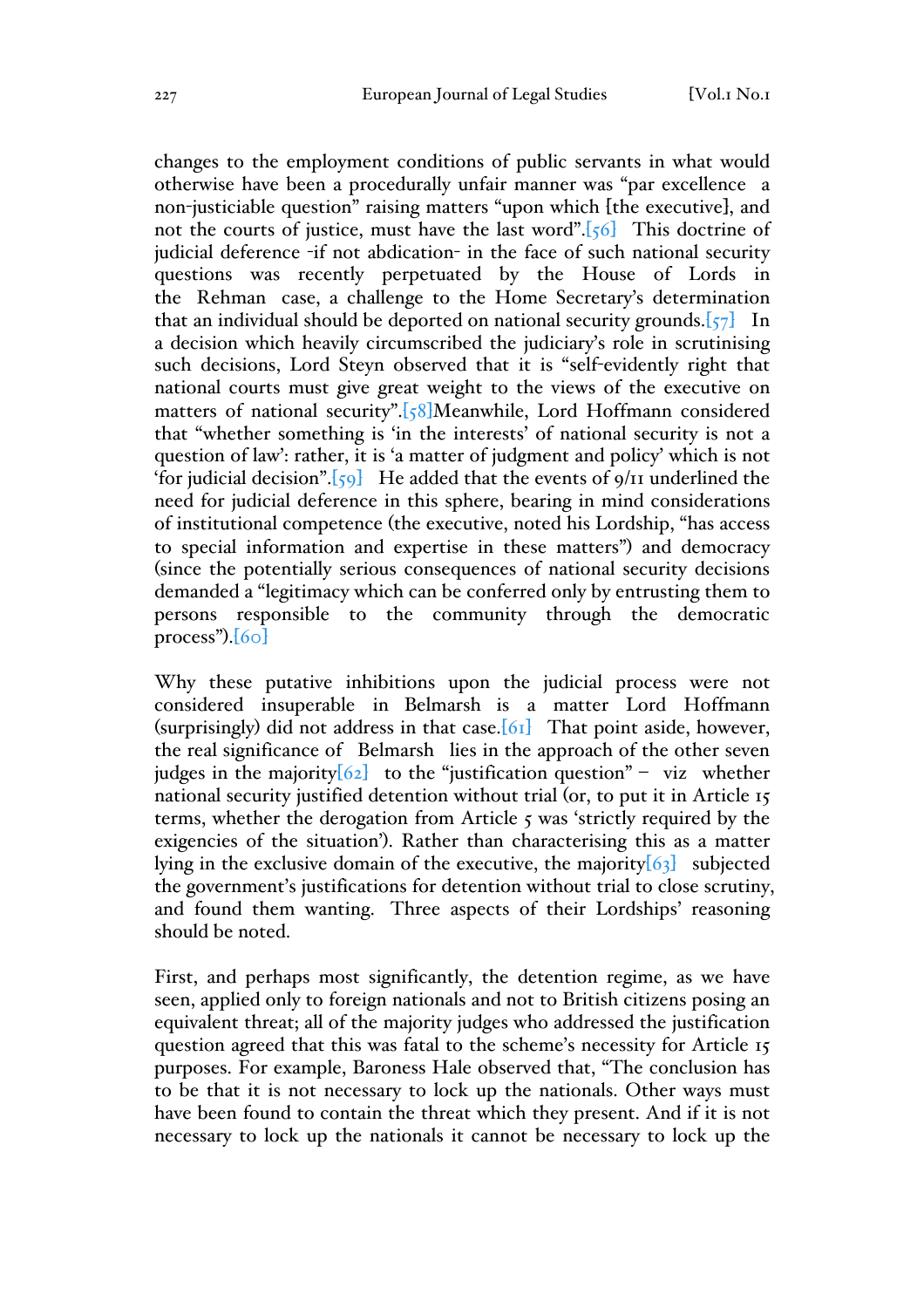foreigners. It is not strictly required by the exigencies of the situation". $[64]$  Secondly, as we have already seen, the suspected terrorists were detained in what has been called a "prison with three walls". Although (for reasons explained above) exploiting this was generally an unattractive option for the detainees, one of them was able to go to France – and did so. Again, this raised serious doubts as to the necessity of the detention regime: as Baroness Hale put it, "What sense does it make to consider a person such a threat to the life of the nation that he must be locked up without trial, but allow him to leave, as has happened, for France where he was released almost immediately"?[65] Thirdly, some of the judges noted that the government had not established the inadequacy of other measures -e.g., electronic tagging, limiting access to the internet and other means of communication, and so on- which would have been less restrictive of the suspects' liberty.[66] This also cast doubt on whether wholesale deprivation of liberty was strictly necessary. The purported derogation was therefore quashed, and a declaration issued to the effect that section 23 of the ACSA was incompatible with Article  $\zeta$  ECHR.[67]

This decision evidences heightened judicial willingness to scrutinise –the national security context notwithstanding– whether there has been a breach of rights. The significance of this is considerable, given received wisdom in British public law and the debate which the enactment of the HRA stimulated. Orthodoxy long held that courts in the UK could not, with propriety, set aside administrative decisions  $[68]$  on substantive (as opposed to procedural) grounds save where they were aberrant or totally "unreasonable" $[69]$  – a doctrine of judicial self-restraint which, as explained above, bit with particular force when national security was at stake. The extent to which the HRA frees British courts from these shackles by encouraging the use of the more intensive "proportionality" test favoured by the European Court of Human Rights has been the subject of considerable controversy, with courts and commentators expressing diverse views as to how much "deference" should be attached to the policy views of the executive and legislature by courts charged with determining whether a given measure breaches an ECHR right.[70]

Although one case cannot be expected to lay this debate to rest, Belmarsh is highly significant in this regard for two reasons. First, short shrift is given to the stock argument that judges should defer to political decision-makers on "democratic grounds". Lord Bingham considered that the HRA itself "gives the courts a very specific, wholly democratic, mandate  $\sqrt{71}$  to scrutinise measures impacting upon human rights, and endorsed one commentator's view that the Act charges the courts with the task of "delineating the boundaries of a rights-based democracy".[72] Secondly, Belmarsh addresses the vexed notion of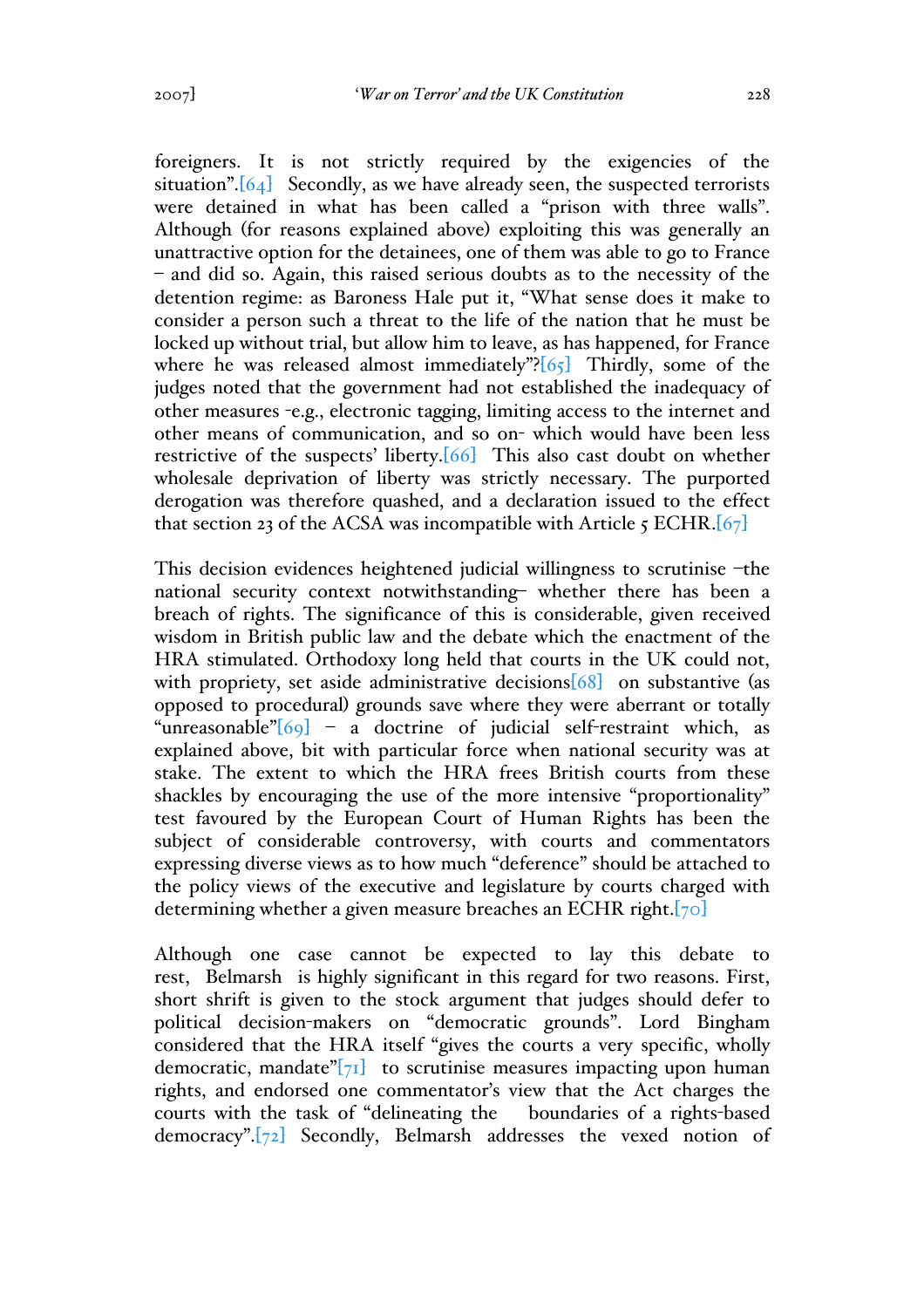"relative institutional competence". This idea was invoked by the judges (admittedly with varying degrees of enthusiasm) to justify judicial deference to executive assessments of whether there was a public emergency for Article 15 purposes. However, it cut much less ice in relation to the justification question: here, the majority rightly thought themselves perfectly able to identify the flaws in the legislative scheme by recognising that the "prison with three walls" argument and the nondetention of British terrorist suspects seriously undermined the government's contention that detention of certain foreign nationals was 'strictly required'. The significance of this lies in the willingness of the majority to adopt a nuanced approach, whereby judicial deference to the executive or legislature is not set at a uniform level for a given case, but instead varies from issue to issue, depending on (inter alia) the institutional ability of the court to evaluate the justifications advanced by the political branch. This approach -urged by certain commentators in the human rights $\sqrt{73}$  and analogous $\sqrt{74}$  fields- is to be welcomed. It represents a more sophisticated view of deference, a maturing of the jurisprudence as the HRA becomes an established feature of the constitutional landscape, and an appropriate degree of robustness of judicial oversight.[75]

#### V. AFTER BELMARSH

The response to the Belmarsh Case is as intriguing as the decision itself, and sheds further light on the status of human rights today in the UK. In this section, we sketch the legislative response to Belmarsh, and then consider what broader lessons may be drawn from this part of the story.

Legislators responded promptly to the House of Lords' ruling by repealing the detention without trial regime and replacing it with the Prevention of Terrorism Act  $2005.\overline{76}$  The passage of that legislation through Parliament was extraordinary. Time was of the essence because, under section 29 of the ACSA, the detention without trial provisions could remain in force only if renewed annually by an order approved by resolution of both legislative chambers: if the detainees were not to be released unconditionally -a step which, according to the government, would have had dire consequences for national security- then new legislation had to be in place before the old provisions lapsed on 14 March 2005. $[77]$  Against this background, a Bill was introduced into the House of Commons on 22 February and approved six days later; however, it met with fierce opposition in the House of Lords. $[78]$  Peers were alarmed by the proposal to allow the Home Secretary to subject terrorist suspects (irrespective of nationality) to 'control orders' having a potentially farreaching impact upon their liberty. Of particular concern were the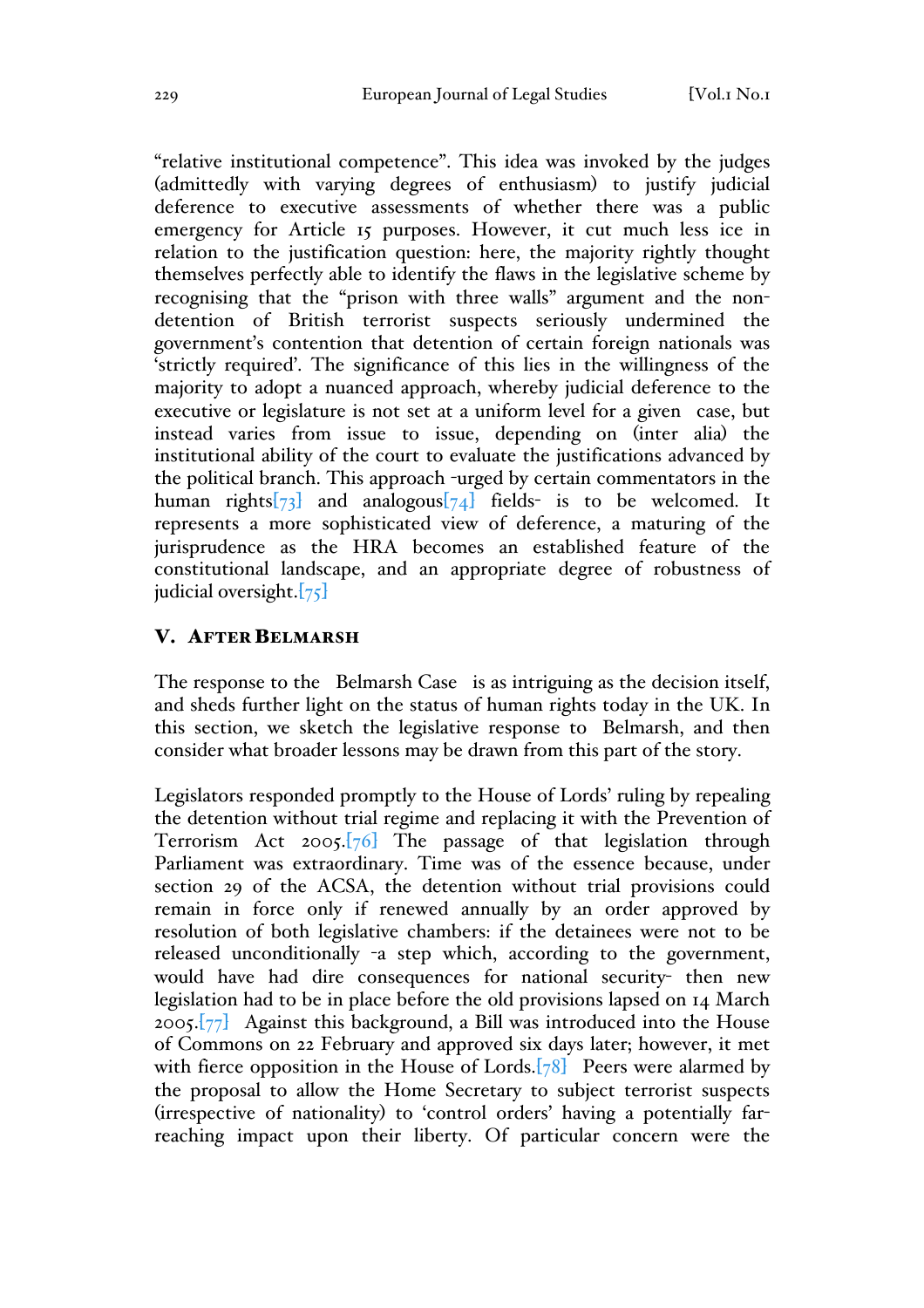standard of proof applying to decisions to impose control orders, the extent to which -and the stage at which- the judiciary should be involved in the making or reviewing of such decisions, and the duration for which the legislation should remain in force. A stand-off ensued between the House of Lords and the government-dominated House of Commons, the former's amendments repeatedly being undone by the latter.[79] Eventually, following an all-night sitting, a compromise was found, and the legislation entered into force on 11 March, just in time to allow control orders to be imposed on those who had been detained under the 2001 Act.

The new Act allows the Home Secretary to make a control order against an individual if he "has reasonable grounds for suspecting that the individual is or has been involved in terrorism-related activity" and "considers that it is necessary, for purposes connected with protecting members of the public from a risk of terrorism, to make a control order imposing obligations on that individual".[80] The Home Secretary must[ $81$ ]obtain the permission of the court[ $82$ ] before making such an order (except in urgent cases,  $[83]$  which must instead be considered by a court within seven days of the making of the order). $[84]$  It is also possible for individuals to appeal against decisions taken by the Home Secretary to renew or modify a control order, and against his refusal to revoke or modify such an order.[85]

Following the enactment of the PTA, the derogation from Article 5 ECHR mentioned above was rescinded, [86] since it was anticipated by the government that, for the time being, control orders would not restrict the liberty (or other rights) of individuals to an extent that is incompatible with the Convention. However, it is clear that the power conferred by the Act to impose control orders is wide enough to include restrictions on liberty -e.g., house arrest- $[87]$  that would be inconsistent with Article 5. If the government wishes to permit the imposition of such control orders, a fresh derogation will need to be entered; moreover, the Act specifically provides that control orders which, pursuant to such a derogation, impose restrictions on the individual that are incompatible with Article 5 may only be imposed by a court. Such an order may remain in force only if the court is (inter alia) "satisfied, on the balance of probabilities, that the controlled person is an individual who is or has been involved in terrorism-related activity" and "considers that the imposition of obligations on the controlled person is necessary for purposes connected with protecting members of the public from a risk of terrorism".[88] All proceedings under the PTA take place under special court rules which provide, inter alia, for sensitive "closed material" to be withheld from the individual concerned and his legal representatives, and for his interests to be represented, where necessary, by a security-cleared "special advocate".[89]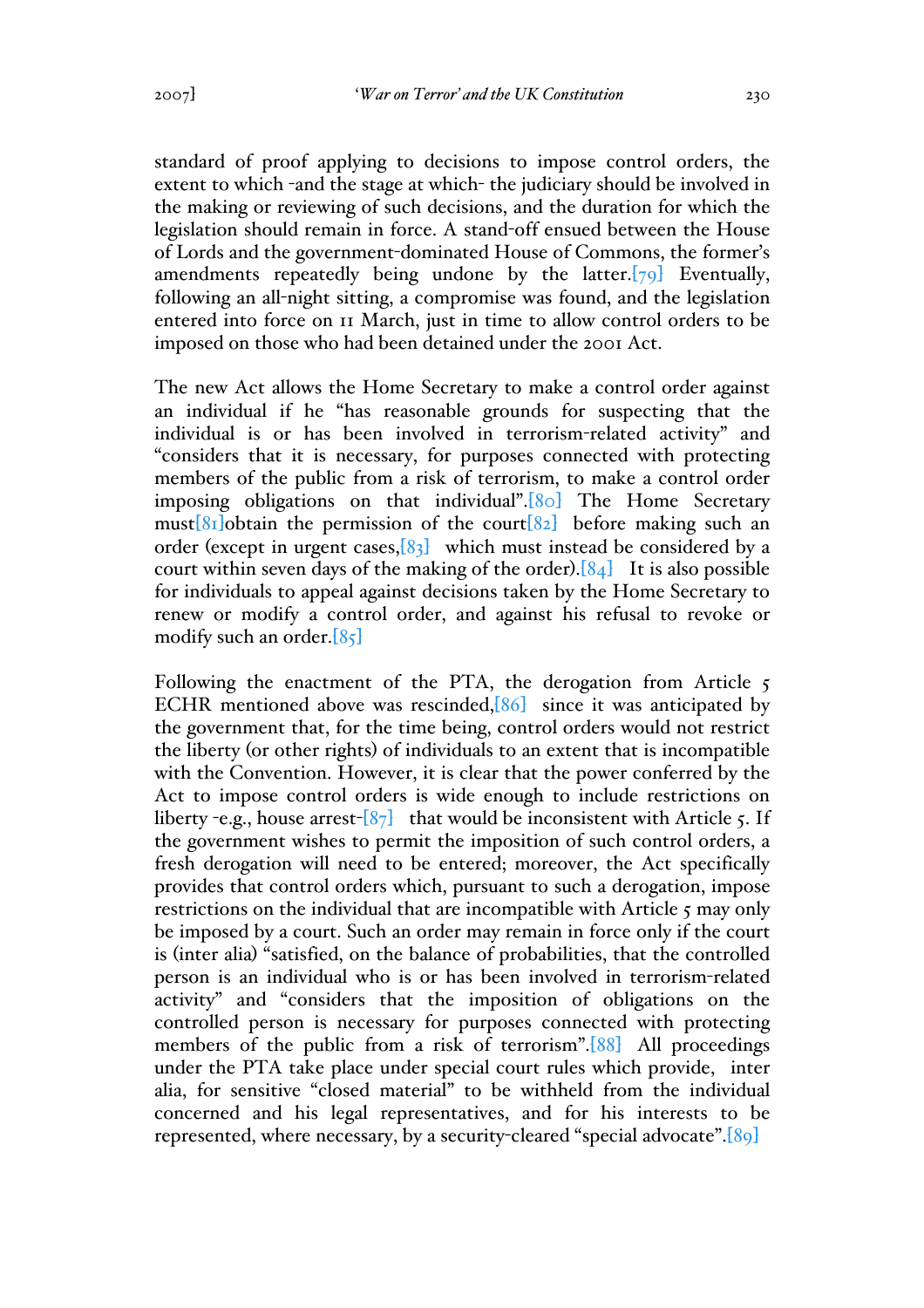It is clear enough that the aim of the PTA was to permit a high level of control and monitoring of suspected terrorists without falling foul of the ECHR. No attempt has yet been made to derogate from the ECHR so as to permit the deprivation of liberty  $-$  a step which would no doubt be challenged on Article 15 grounds. For the time-being, the government is restricting itself to the making of non-derogating control orders -that is, control orders that must be compatible with the ECHR- but is finding that Article 5 prevents it from going as far as it would like in terms of restricting the movement, conduct and so on of suspects. In two recent cases, control orders were quashed by the courts because they were held to impose such onerous conditions as to amount to a deprivation of liberty under Article 5.[90]

For present purposes, however, the very fact that the 2001 provisions were repealed and replaced with the PTA control order regime is, in itself, significant. As explained above, British courts are not constitutionally able to strike down Acts of Parliament that are incompatible with the ECHR, so -as Lord Scott put it in Belmarsh- the "import of [a declaration of incompatibility under the HRA] is political not legal". $[91]$  As a matter of domestic law, legislators are free to ignore the courts' finding that existing legislation is incompatible with human rights standards, but it is clear that politicians did not actually feel able to do so, and that the Belmarshjudgment played an important part in bringing moral -if not legal- $\lceil 92 \rceil$  pressure to bear on the political branches. Following Belmarsh, the then Home Secretary said that he "accept[ed] the Law Lords' declaration of incompatibility" and their "judgment that new legislative measures must apply equally to nationals as well as to nonnationals", $[93]$  and later stated that the new bill was "designed to meet the Law Lords' criticism that the previous legislation was both disproportionate and discriminatory". $[94]$  What this episode suggests is that, notwithstanding the absence of a strike-down power, the HRA is to some extent capable of curbing the worst excesses of majoritarianism even where the rights of an acutely unpopular minority -such as suspected terrorists- are at stake.  $\lceil 95 \rceil$  The very fact that courts now have jurisdiction to pronounce on the compatibility of legislation with human rights norms brings new -and, it seems, considerable- pressure to bear on the political branches,[96] making it more difficult for legislation that is incompatible with fundamental rights to be kept on the statute book. $[97]$ 

But this brings us to our final point  $-$  that, as a matter of domestic law, it is not impossible for such legislation to be enacted or kept in force. The HRA notwithstanding, the UK has not (yet) turned its back on traditional doctrine. The sovereignty of Parliament remains the established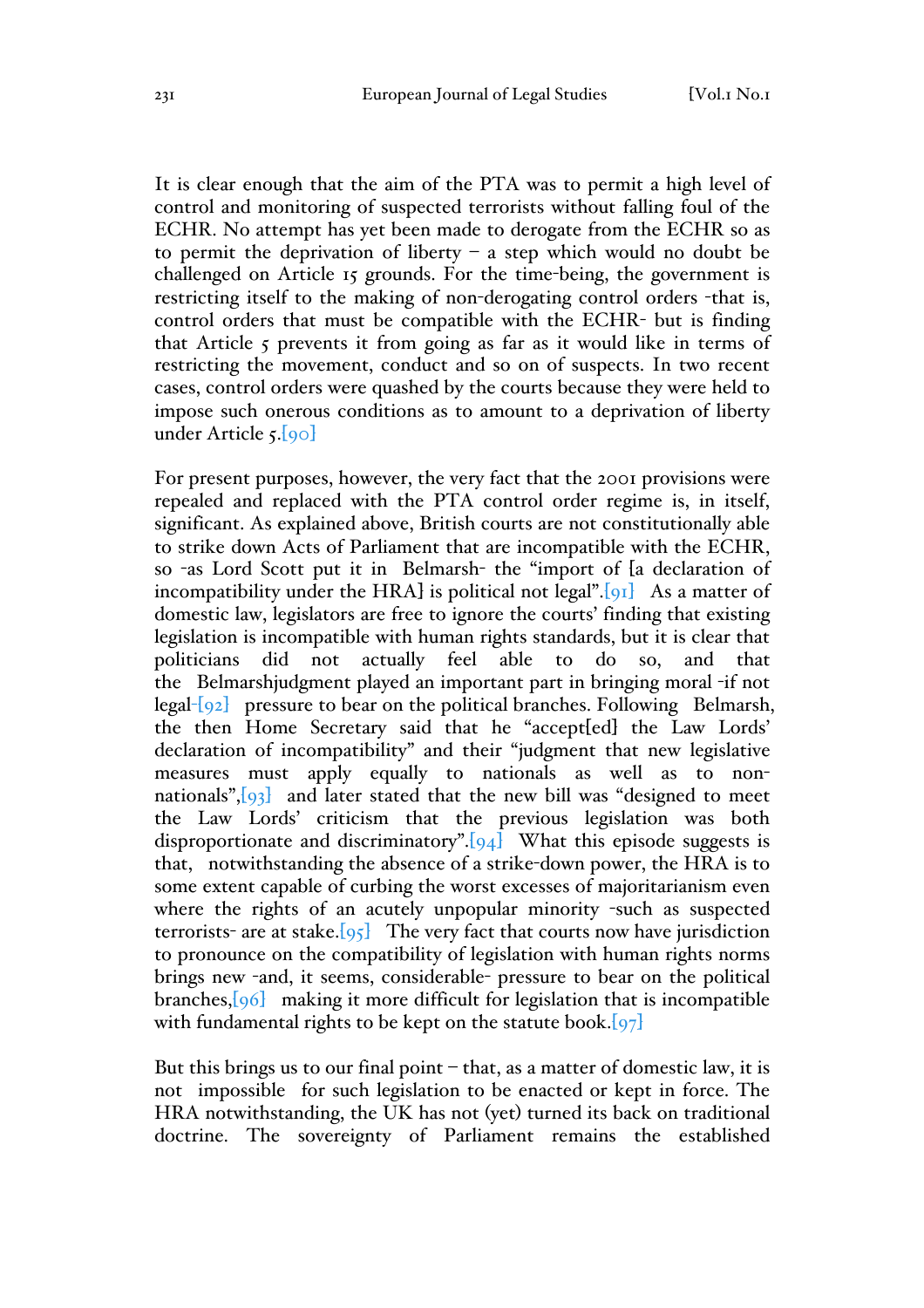orthodoxy; and so it seems that respect for human rights -and for the courts' human rights jurisdiction itself- endures only so long as politics and politicians permit. Of course, this is not to say that Parliament therefore enjoys a completely free hand, and can readily abrogate basic freedoms. Ultimately, however, the limitations which are liable to prevent or deter such legislative excesses are not straightforwardly legal; rather, they consist in such factors as public opinion and the (considerable) pressure that can brought to bear by a vigilant media.[98] Yet, if the political will can be mustered, there is no domestic legal prohibition on the enactment (or maintenance in force) of legislation which is flatly inconsistent with the fundamental rights; $[99]$  nor is there anything, as a matter of domestic law, to prevent Parliament from amending or repealing the HRA itself. Indeed, such possibilities have been explicitly countenanced recently by politicians. It is reported that the Prime Minister, Tony Blair, considered limiting the courts' human rights jurisdiction following an embarrassing defeat in an asylum case.[100] More recently, and most notably, Blair suggested, in the wake of the terrorist attacks in London on 7 July 2005, that he would consider seeking the amendment of the HRA if it proved to be an inhibition to the effective prosecution of the war on terror. $[101]$  Such comments serve as an important reminder that, under the UK's present constitutional arrangements, even in their recently-modified form, the jurisdiction of British courts to review executive and legislative action for compatibility with human rights norms ultimately remains vulnerable to majority rule.

Of course, this is so only if the orthodox doctrine of parliamentary sovereignty, described above, continues to hold sway. It is worth noting, by way of conclusion, that that traditional view finds itself increasingly open to question today, both academically and curially. British membership of the European Union is part of the reason for this, bearing in mind the doctrine of the primacy of EU law,  $[102]$  but so too is the UK's status as a party to international treaties like the ECHR. In light of the resulting international obligations to accord respect to basic rights, the view that Parliament enjoys legally unbridled power as a matter of domestic law can appear unreal or notional. As a result of these (and other) considerations, commentators have for some time questioned whether the doctrine of parliamentary sovereignty remains pertinent today; more generally, they have asked whether the ascription of unrestricted power to a legislative body is consonant with the UK's status as a modern liberal democracy.<sup>[103]</sup> That such questions can be asked, and the veracity of the doctrine doubted, is possible because the concept of parliamentary sovereignty is itself an uncertain one. Although representing the received view of the British constitution, the nature and scope of the doctrine of parliamentary sovereignty has always been open to some doubt. Since the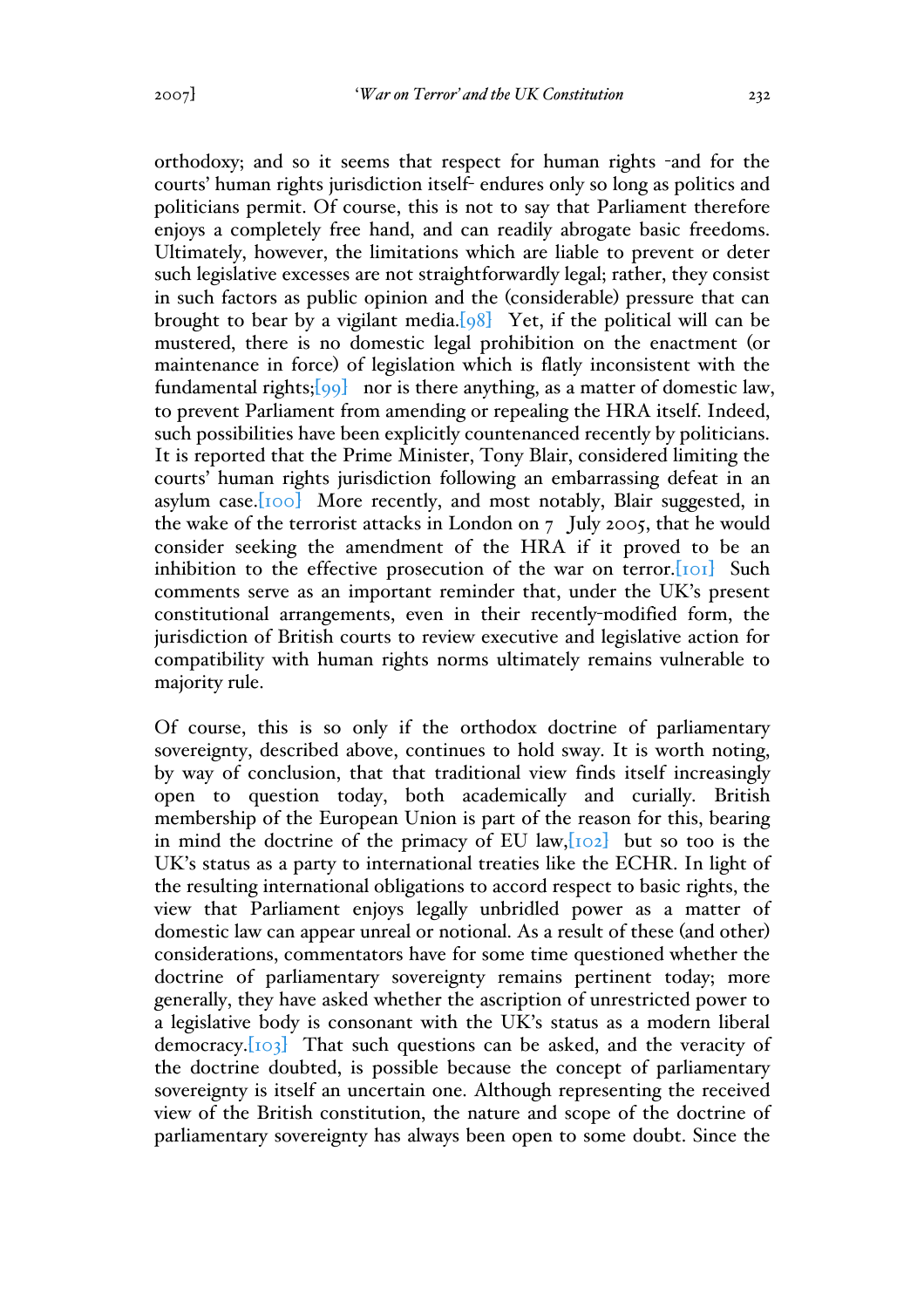legislative authority of the UK Parliament does not derive from a constitutional text, it has been argued that the sovereignty of Parliament is primarily a "political fact" which emerged due to the willingness of the courts to recognise and enforce Acts of Parliament.[104] In result, parliamentary sovereignty is effectively a function of the relationship between the judiciary and the legislature – a product of the courts' willingness to recognise Parliament's enactments as the law. On this view, it follows that the supremacy of Parliament is, in some sense, contingent on the ongoing acquiescence of the judiciary.

The extent to which it would be legitimate for courts to withdraw their recognition of parliamentary enactments as valid laws -by, for example, refusing to enforce legislation which offends basic principles of constitutionalism- is a controversial issue. It divides constitutionalism- is a controversial issue. It divides commentators, $[105]$  and this is not the place to rehearse that debate. However, it is worth noting that fidelity to the traditional view that Parliament's authority is unlimited, and that the judiciary is impotent to curtail even fundamental infractions of the rule of law and constitutional standards, finds itself under greater pressure today than ever before. It is particularly noteworthy that this pressure now emanates not only from the law journals but from the law reports too, with some senior judges openly questioning the traditional view.

The most significant example of this phenomenon is supplied by the recent decision of the House of Lords in Jackson.[106] Although the question whether Parliament is fully sovereign in the traditional sense did not directly fall for determination in that case, it is highly significant that three of the judges who nevertheless chose to address it reached conclusions markedly at odds with orthodoxy. Lord Steyn thought that, as a matter of "logic: and "[s]trict legalism", Parliament could enact 'oppressive and wholly undemocratic legislation', for instance "abolish[ing] judicial review of flagrant abuse of [executive] power"[107] (or, presumably, indefinitely detaining suspected terrorists without charge or trial). Yet his Lordship ultimately doubted the correctness of the traditional analysis which ascribes unlimited power to the legislative branch. It was premised on a "pure and absolute" conception of parliamentary sovereignty which, he said, was "out of place" in modern Britain. He went on to argue that the supremacy of Parliament depends on judicial recognition of it: the judges, he claimed, "created this principle", and could equally be the authors of its demise. If Parliament were to assert an extravagant power by, for example, seeking to remove judicial review, the courts "may have to consider whether this is a constitutional fundamental which even a sovereign Parliament […] cannot abolish".[108] Lord Hope expressed similarly striking views, opining that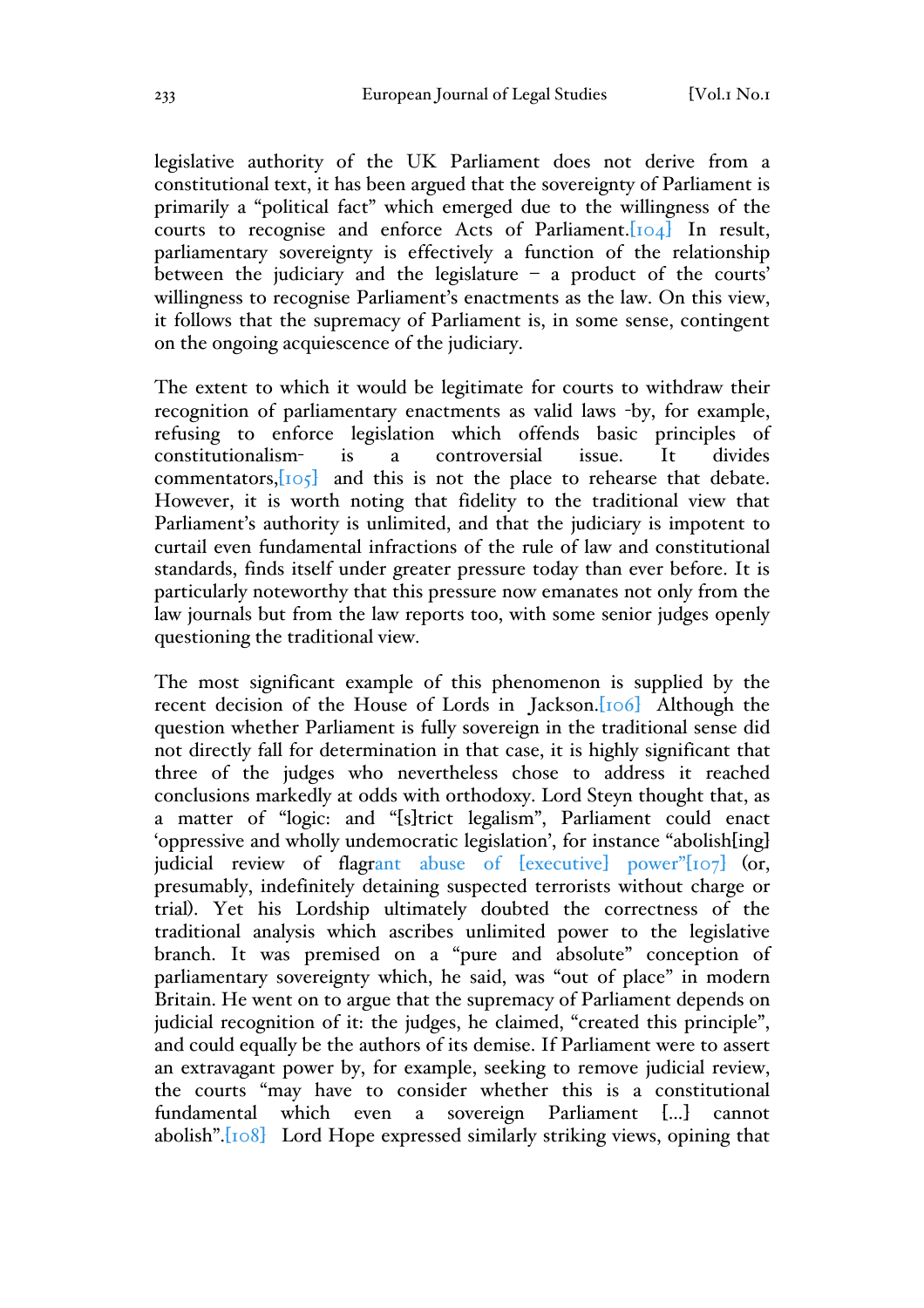"parliamentary sovereignty is no longer, if it ever was, absolute" $[109]$ and Baroness Hale thought it possible that the courts may reject an attempt by Parliament to "subvert the rule of law by removing governmental action affecting the rights of the individual from all judicial scrutiny".[110]

The significance of these remarks should not be underestimated. Although certain academics $\begin{bmatrix} 1 & 1 \end{bmatrix}$  and -extra-curially-judges $\begin{bmatrix} 1 & 1 \end{bmatrix}$  have for some time openly questioned whether it is sensible or meaningful to ascribe unfettered power to a legislative body in a modern, liberal democracy, it is noteworthy that such sentiments are now finding expression in the UK's highest court. This at least raises the possibility that the security of fundamental rights in the UK may, in time, be ultimately vouchsafed not by the political process, but by judicial vindication of hitherto unarticulated restrictions on legislative power contained within the UK's constitutional order.

# VI.CONCLUSIONS

The "war on terror" provides a useful context in which to evaluate the extent to which human rights enjoy legal security in the UK today, following the changes to the British constitution -most notably the enactment of the HRA- mentioned at the beginning of this paper. In this context, one might expect to find fidelity to human rights standards under greatest pressure, given the potential gravity and scale of the threat posed by terrorism, and judicial review at its most deferential, bearing in mind both the fact that national security is at stake and the traditional approach of British courts to that subject area.

The main contention of this paper is that a picture emerges from events post-9/11, in particular from the enactment and fate of the detention without trial regime, which suggests that human rights norms are more deeply embedded -and therefore harder to displace- than might at first be assumed. Although the HRA does not legally place interference with fundamental rights beyond the capacity of the legislature, it is tolerably clear that the Act has instituted important changes in the broader environment within which adjudication occurs, legislation is enacted and politics conducted. While, therefore, the implications of a declaration of incompatibility under the HRA remain political, not legal, those implications should not be underestimated. Given the right political conditions, it is clear that a powerful judicial condemnation of rightsinfringing legislation will bring considerable -sometimes irresistiblepressure to bear on legislators to amend or repeal the relevant provisions. In this way, the HRA affords the opportunity for healthy tension between the judicial and legislative branches. As the Lord Chief Justice of England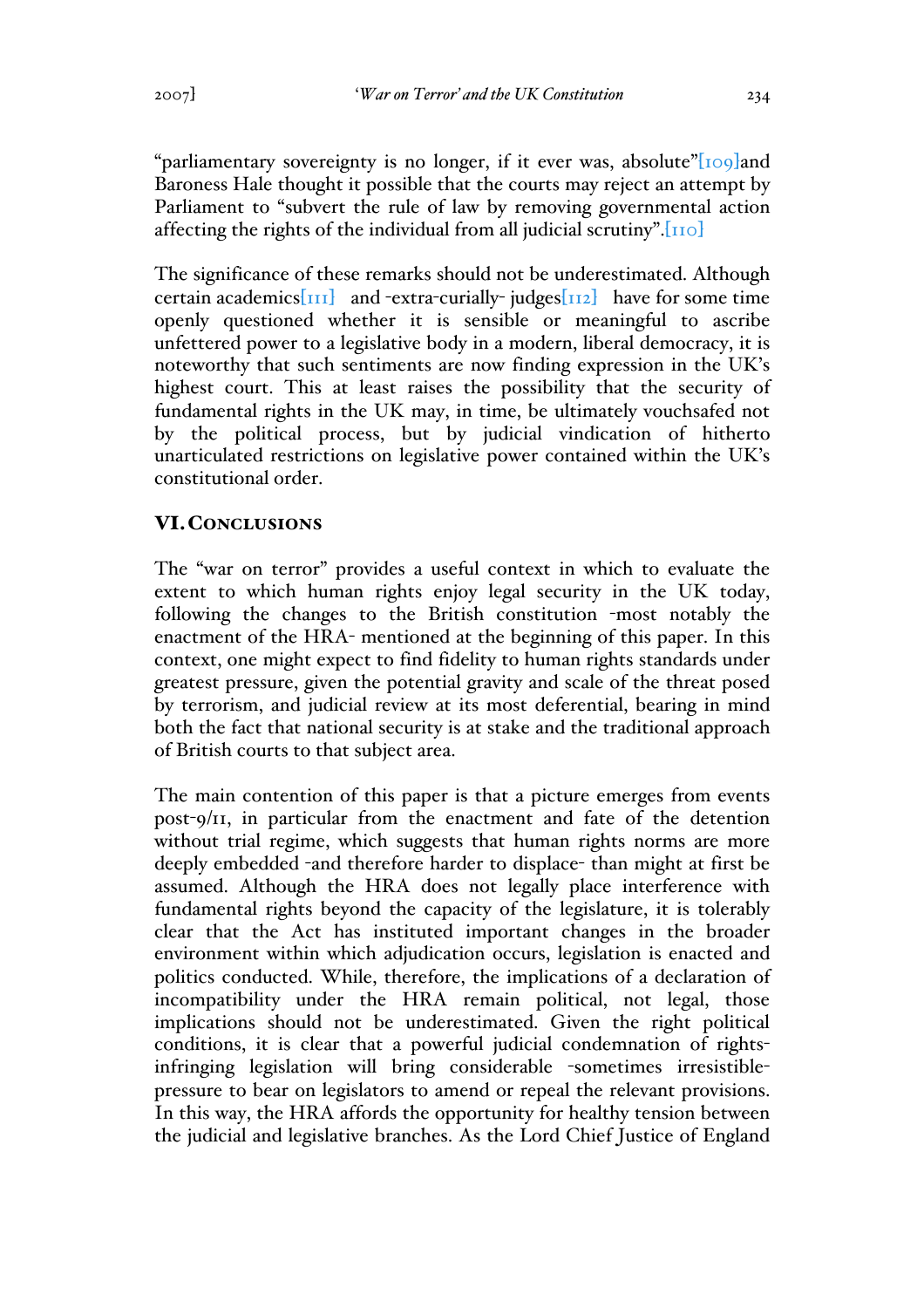and Wales recently put it, "the Human Rights Act has unquestionably circumscribed both the legislative and the executive action that would otherwise have been the response to the outbreak of global terrorism that we have seen over the last decade". $[I_{II3}]$ 

It is not, however, difficult to envisage particular sets of circumstances the immediate aftermath of a terrorist attack being an obvious example- in which the public and political mood is such that it would be quite possible for legislators to resist any pressure emanating from a judicial declaration of incompatibility. In this sense, therefore, the status of human rights in the UK today is ultimately vouchsafed by -and so contingent uponpolitics rather than law, a position intimately bound up with the notion of parliamentary sovereignty. While that view of the constitution holds sway, everything -including respect for fundamental rights- exists in the shadow of the will of the majority (in Parliament). The fact that that view is itself now being questioned at the highest judicial level is perhaps the most graphic illustration of the extent to which the tectonic plates of the UK constitution are moving. This sense that the ground is shifting -that old orthodoxies are finding themselves under increasing pressure, amid uncertainty about what may fill the resulting vacuum- was reflected by Laws LJ in the Roth case. He argued that "[i]n its present state of evolution, the British system may be said to stand at an intermediate stage between parliamentary supremacy and constitutional supremacy". $\begin{bmatrix} 1 & 1 & 1 \\ 1 & 1 & 1 \end{bmatrix}$  As this statement acknowledges, it is too soon to consign the notion of parliamentary sovereignty to history, but it seems clear that constitutional thinkers -judges as well as commentators- are increasingly willing to countenance the emergence of constitutional restrictions on the legislative authority of the UK Parliament.

In many situations, as in Belmarsh itself, the HRA will continue to act as a safety valve, allowing courts to pronounce on the human rights implications of legislation – and, in turn, shaping if not directing the response of legislators. But this will not inevitably be so, particularly if politicians ever succumb to the temptation to amend the HRA, removing or curtailing the courts' jurisdiction thereunder. Indeed, we have already seen that this has been countenanced in the specific context of the war on terror. Should such a situation arise, judges will be called on to choose between fidelity to legislative intention and enforcement of deeper constitutional norms. Of course, even in states with written constitutions, the assertion by the judiciary of powers of constitutional review can prove controversial; British courts are no doubt mindful of the fact that this would be doubly so in the absence of a written constitution. Intriguingly, however, there are now at least tentative signs that some judges, at least, are prepared to contemplate the assertion of such powers.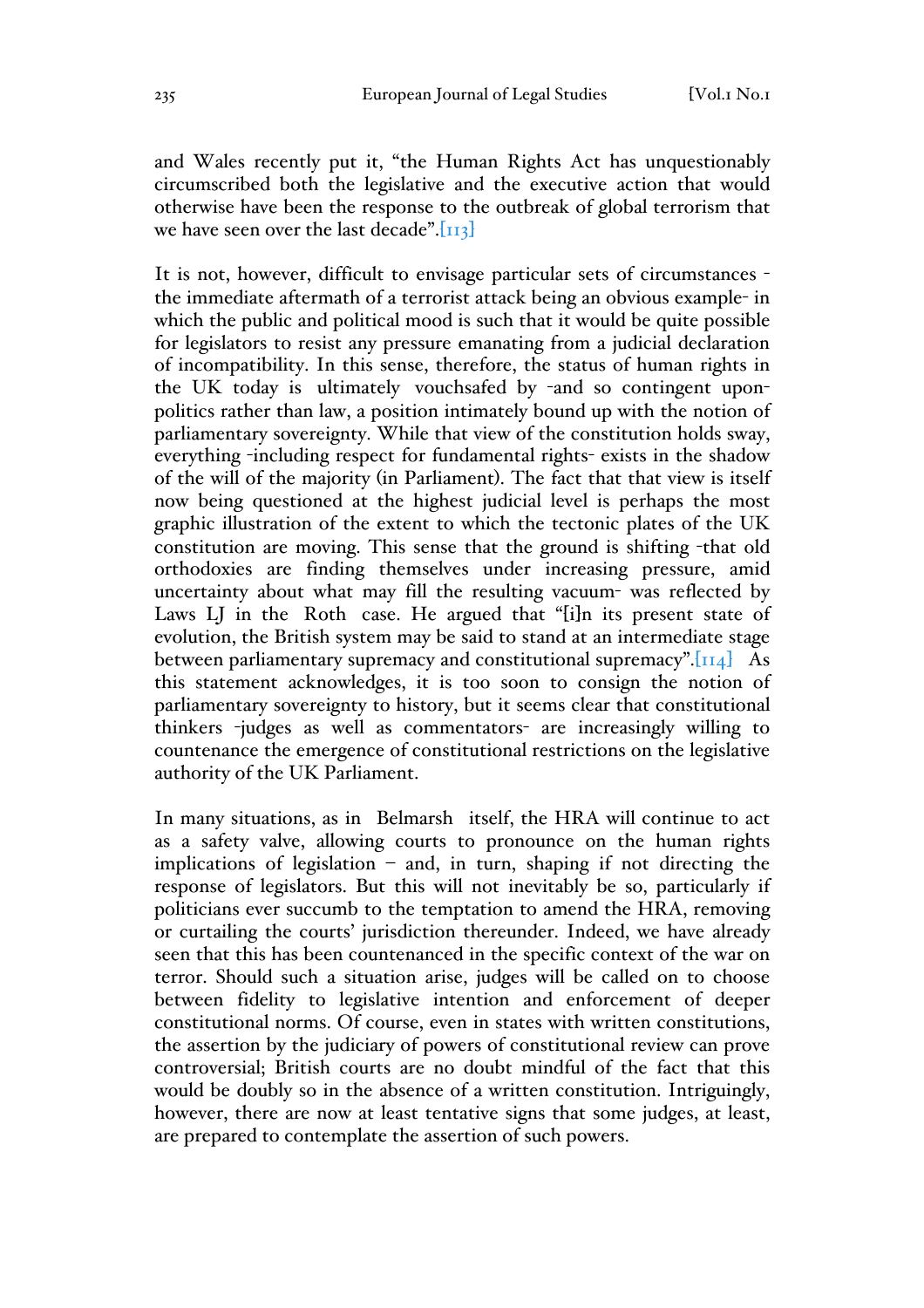#### **REFERENCES**

\* Senior Lecturer in Law and Assistant Director, Centre for Public Law, University of Cambridge. This article draws on, and in some places reproduces parts of, papers first published by Oxford University Press in the International Journal of Constitutional Law: M.C. ELLIOTT, "Detention without Trial and the 'War on Terror'", International Journal of Constitutional Law, 2006, No 4, pp. 553- 566; M.C. ELLIOTT, "The UK Parliament: Bicameralism, Sovereignty and the Unwritten Constitution", International Journal of Constitutional Law, 2007, No 5, pp. 1-10. I am grateful to Simon Atrill, David Feldman, Brigid Hadfied, Ian Loveland, Amanda Perreau-Saussine and Iain Steele for their comments drafts of those papers. I am also indebted to Rory Brown, Angus Johnston and James Nickel for their advice and comments on this paper. I remain responsible, however, for the opinions expressed and for any errors.

-------------------------------------------------------------------------------------------------

[1] The British constitution is "unwritten" in the sense that no constitutional text with special legal status exists. The sort of rules which would, in many countries, be part of the Constitution, are instead found in a variety of other sources, such as legislation, judicial decisions and constitutional conventions (established practices).

[2] See, eg, V. BOGDANOR, "Our New Constitution", Law Quarterly Review, 2004, pp. 242-262.

[3] Scotland Act 1998; Northern Ireland Act 1998; Government of Wales Acts 1998-2006.

[4] Constitutional Reform Act 2005.

[5] Hereinafter 'HRA'.

[6] A.V. DICEY, An Introduction to the Study of the Law of the Constitution, 10th ed, London, Macmillan, 1959, p. 10.

[7] See, e.g., A.V. DICEY, Law of the Constitution, supra note 6, p. 271; Court of Appeal for England and Wales, Wheeler v. Leicester City Council, 13 Dec. 1984, 1985 AC 1054, p. 1065, per Browne-Wilkinson LJ.

[8] See, e.g., J. LAWS, "Law and Democracy", Public Law, 1995, pp. 72-93; H. WOOLF, "Droit Public – English Style", Public Law, 1995, pp. 57-71.

[9] See, e.g., the decision of the High Court of Australia, Australian Capital Television Pty Ltd v. Commonwealth, 1992, 177 CLR 106, holding that the Australian Constitution contains implied an right of freedom of political communication which limits legislative power.

[10] That is not to say that such objections are necessarily insuperable. For discussion, see, J. LAWS, Law and Democracy, supra note 8; J. LAWS, "The Constitution: Morals and Rights", Public Law, 1996, pp. 622-635.

[11] As experience in the United States, in the wake of United States Supreme Court, Marbury v. Madison, 24 Feb. 1803, 5 US 137, demonstrates.

[12] See, e.g., S. GROSZ, J. BEATSON AND P. DUFFY, Human rights: the 1998 Act and the European Convention, London, Sweet & Maxwell, 2000.

[13] Cm 3782, Rights Brought Home: The Human Rights Bill, London, 1997, p. 10.

 $\begin{bmatrix} 1 & 4 \end{bmatrix}$  HRA, Section 4(6)(a).

[15] In orthodox constitutional theory, it is impossible for legislation to be entrenched. Cf Administrative Court, Thoburn v. Sunderland City Council, 18 Feb. 2002, EWHC 195, 2003 QB 151.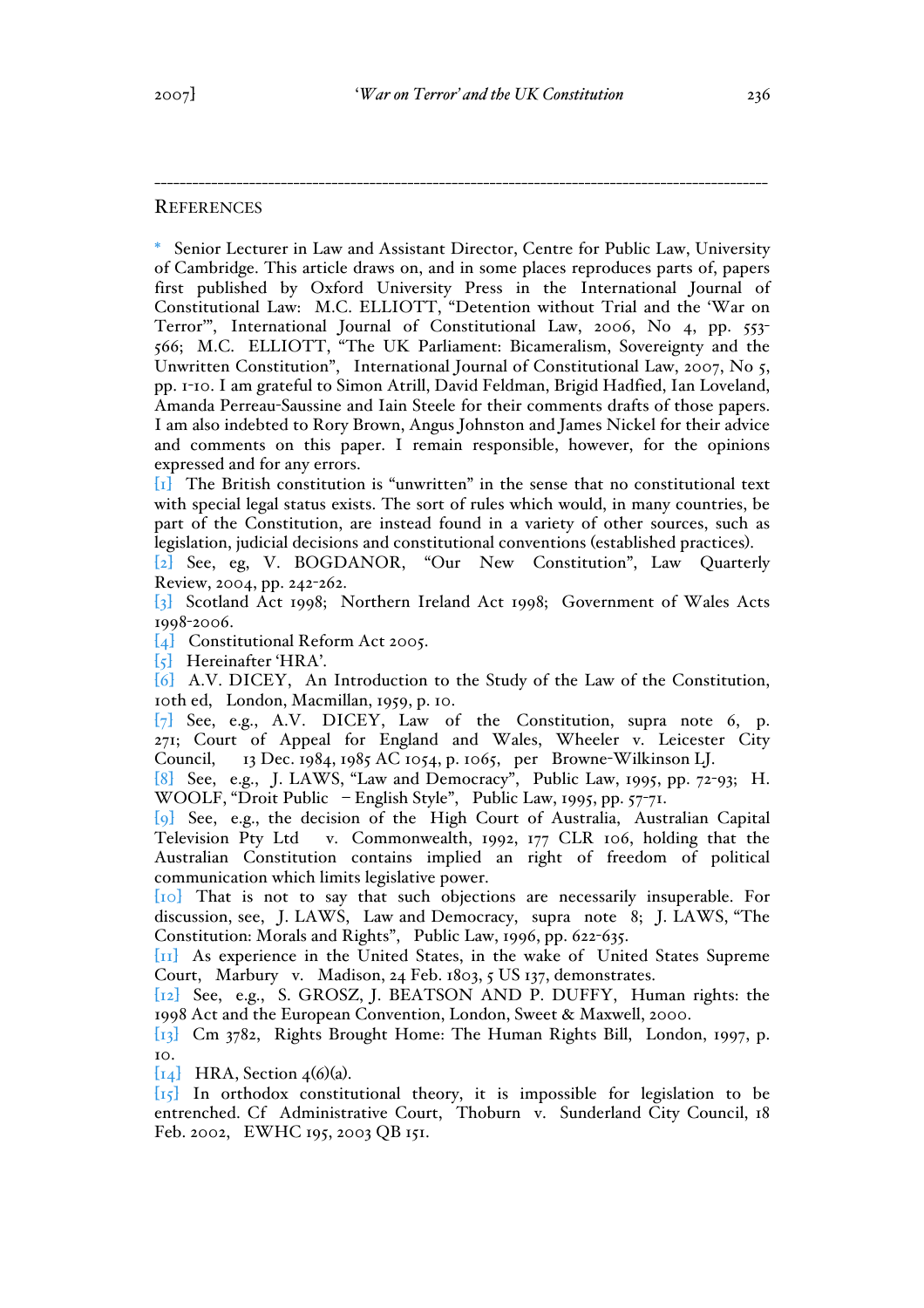[16] British judges are, however, able to disapply primary legislation which is incompatible with the law of the European Communities (see House of Lords, Regina v. Secretary of State for Transport, ex parte Factortame Ltd (No 2), [1991] 1 AC 603). This means that where national legislation purports to implement or derogate from EC law, it may be disapplied to the extent of any inconsistency with EC fundamental rights norms (see, e.g., E.C.J., Case 260/89, Elliniki Radiophonia Tileorassi AE and Panellinia Omospondia Syllogon Prossopikou v. Dimotiki Etairia Pliroforissis and Sotirios Kouvelas and Nicolaos Avdellas and others, 1991, ECR-I, 2925). The fundamental rights recognised by the EC legal order are drawn from a variety of sources, including the ECHR: see E.C.J., Case 44/79, Hauer v. Land Rheinland-Pfalz, 1979, ECR, 3727, § 15.

[17] See, e.g., House of Lords, Ghaidan v. Godin-Mendoza, 21 June 2004, UKHL 30, 2 AC 557.

[18] Only 14 declarations of incompatibility (excluding those overturned on appeal) have been made thus far under the Act. See Declarations of incompatibility made under section 4 of the Human Rights Act 1998, London, Department for Constitutional Affairs, 2006, http://www.dca.gov.uk/peoples-rights/humanrights/pdf/decl-incompat-tabl.pdf

[19] See, inter alios, A. KAVANAGH, "The Role of Parliamentary Intention in Adjudication under the Human Rights Act 1998", Oxford Journal of Legal Studies, 2006, pp. 179-206; A. KAVANAGH, "Statutory Interpretation and Human Rights afterAnderson: A More Contextual Approach", Public Law, 2004, pp. 537-545; D. NICOL, "Statutory Interpretation and Human Rights after Anderson", Public Law, 2004, pp. 274-282; G. MARSHALL, "The Lynchpin of Parliamentary Intention: Lost, Stolen, or Startled?", Public Law, 2003, pp. 236-248; T. ALLAN, "Parliament's Will and the Justice of the Common Law: The Human Rights Act in Constitutional Perspective", Current Legal Problems, 2006, pp. 27- 50.

[20] Hereinafter 'ACSA'.

[21] E.C.H.R., Chahal v. UK, 15 Nov. 1996, 23 EHRR 413.

[22] Hereinafter 'SIAC'.

[23] Special Immigration Appeals Commission Act 1997.

[24] E.g., because its disclosure may reveal sources, placing them, and future intelligence-gathering, in jeopardy.

 $\overline{[25]}$  Instead, security-cleared 'special advocates' could argue on behalf of appellants in relation to such 'closed evidence'.

[26] European Convention of Human Rights, Article 15 § 2.

[27] See supra , note 21.

[28] Current UK law generally renders intercept evidence inadmissible in court proceedings (see Regulation of Investigatory Powers Act 2000), a position recently endorsed by a government review (seehttp://security.homeoffice.gov.uk/ripa/interception/use-interception/use-

interception-review/). The ban on the use of such evidence has been strongly criticised. See, e.g., Privy Counsellor Review Committee, Anti-terrorism, Crime and Security Act 2001 Review: Report, London, The Stationary Office, 2003, pp. 57- 58.

[29] See SI 2001/3644, The Human Rights Act 1998 (Designated Derogation) Order 2001.

[30] European Convention on Human Rights, Article 15 § 2.

[31] Special Immigration Appeals Commission, M v. Secretary of State for the Home Department, 8 Mar. 2004, unreported (upheld by the Court of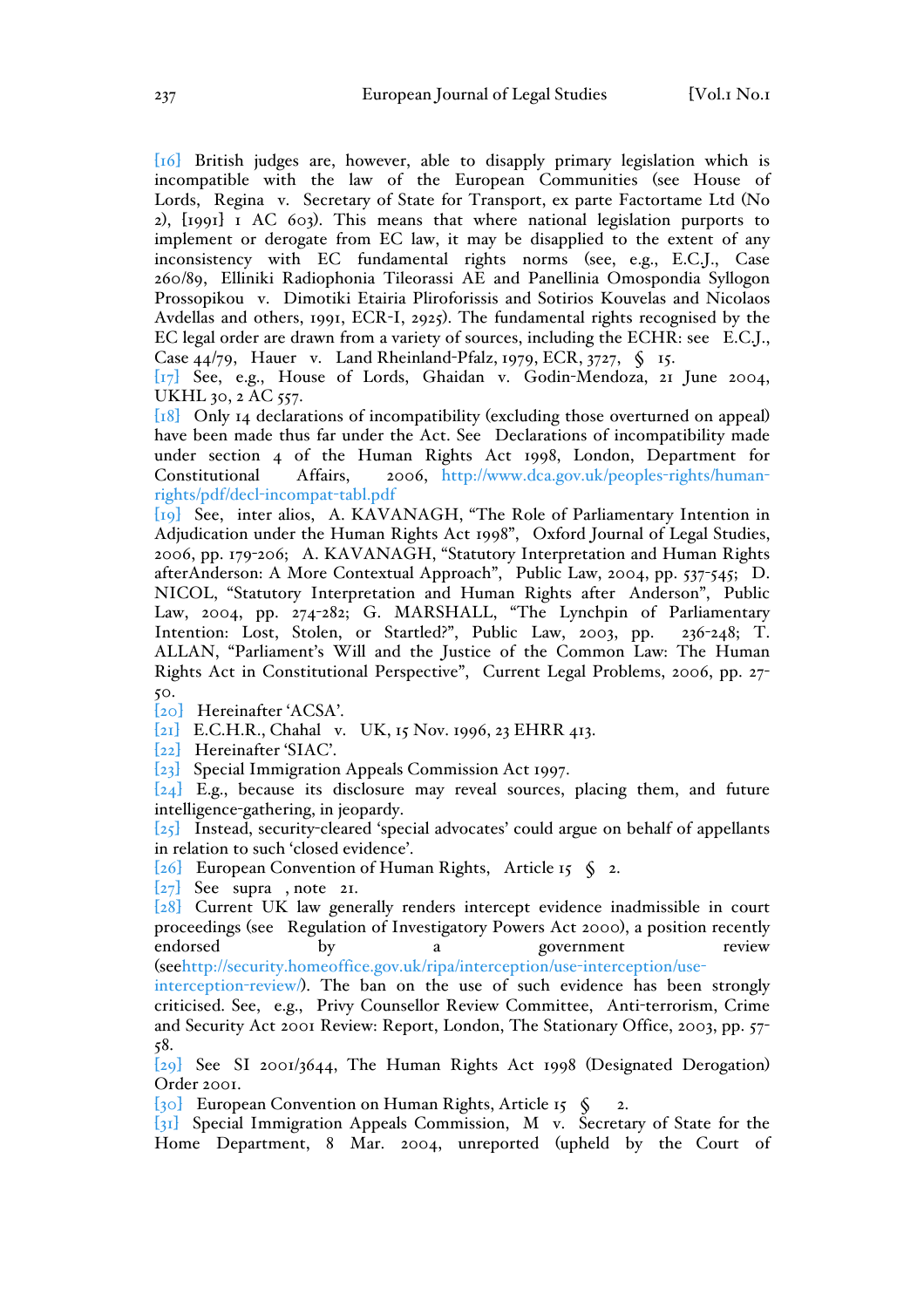Appeal, M v. Secretary of State for the Home Department, 18 Mar. 2004, EWCA Civ 324, 2 All ER 863.

[32] So-called after the prison in which the claimants were detained. See House of Lords, A v. Secretary of State for the Home Department, X v. Secretary of State for the Home Department, 16 Dec. 2004, UKHL 56, 2005 2 AC 68.

[33] The House of Lords, in its judicial capacity, is the court of final appeal for all civil and non-Scottish criminal matters in the UK, although the recently-enacted (but as yet unactivated) Constitutional Reform Act 2005 provides for the transfer of its judicial functions to a new Supreme Court.

 $\overline{[34]}$  In addition, the administrative order required under the HRA scheme to effect derogation was quashed. The House of Lords went further than the first instance decision (Special Immigration Appeals Commission, A v. Secretary of State for the Home Department, X v. Secretary of State for the Home Department, 30 July 2002, HRLR 45), which found incompatibility on Article 14 grounds only, and reversed the Court of Appeal (Court of Appeal, A v. Secretary of State for the Home Department, X v. Secretary of State for the Home Department, 25 Oct. 2002, EWCA Civ 1502, 2004 QB 335), which found no incompatibility at all.

 $\begin{bmatrix} 35 \end{bmatrix}$  Supra, note 34.

[36] Supra, note 34.

[37] See, e.g., E.C.H.R., Lawless v. Ireland (No 3), 1 Jul. 1961, 1 EHRR 15; E.C.H.R., Ireland v. UK, 18 Jan. 1978, 2 EHRR 25; E.C.H.R., Brannigan and McBride v. UK, 26 May 1993, 17 EHRR 539.

[38] Supra, note 32, § 9.

[39] See, e.g., K. EWING, "The Futility of the Human Rights Act", Public Law, 2004, pp. 829-852.

[40] See, e.g., Privy Council, The Zamora, 7 Apr. 1916, 2 AC 77, pp. 106-107.

[41] See, e.g., House of Lords, Council of Civil Service Unions v. Minister for the Civil Service, 22 Nov. 1984, 1985 AC 374.

 $[42]$  For further comment on the approach to the "public emergency" question in Belmarsh, see T.R. HICKMAN, "Between Human Rights and the Rule of Law: Indefinite Detention and the Derogation Model of Constitutionalism", Modern Law Review, 2005, pp. 655-668.

 $\overline{\{43\}}$  E.g. Baroness Hale, supra note 32,  $\zeta$  226, did 'not feel qualified' to disagree with SIAC's conclusion on this point.

 $\overline{\{44\}}$  Supra, note 32, § 154. These intelligence failings (on which see HC898, Review of Intelligence on Weapons of Mass Destruction, London, 2004) remain a highly contentious political matter in the UK (and elsewhere: see, e.g., Commission on the Intelligence Capabilities of the United States Regarding Weapons of Mass Destruction, Report to the President of the United States Washington DC, 2005).

 $[45]$  Supra, note 32,  $\oint$  119.

- [46] Ibid., § 116.
- [47] Ibid., § 95.
- $[48]$  Ib:id.,  $\S$  91
- $[49]$  Ibid.,  $\S$  96.

[50] Ibid., § 95; "There may be some nations too fragile or fissiparous to withstand a serious act of violence. But that is not the case in the United Kingdom".

[51] Ibid., § 97.

- [52] Ibid., § 92.
- $\begin{bmatrix} 53 \end{bmatrix}$  At text to notes 40 and 41.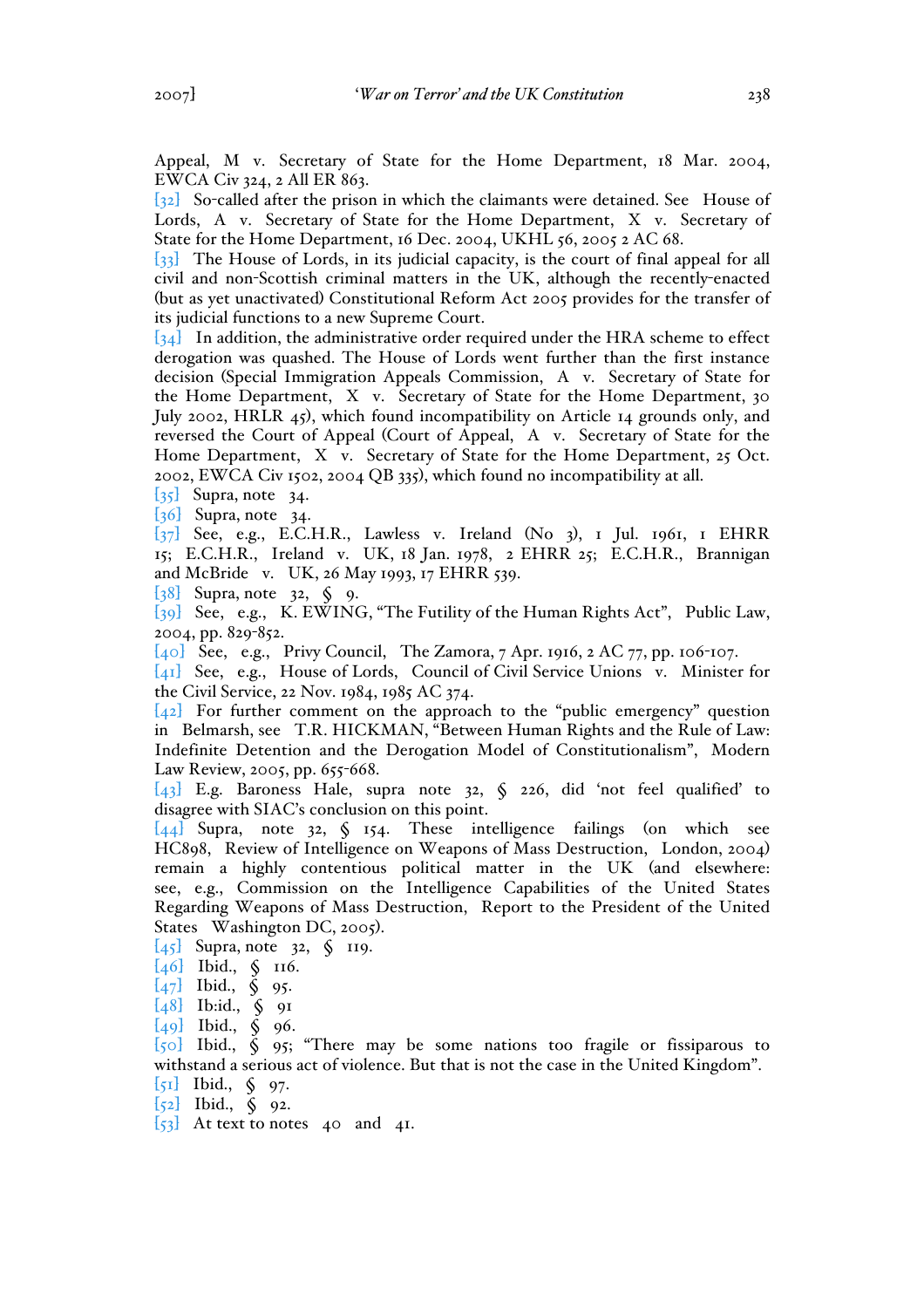[54] See, e.g., House of Lords, Regina v. Secretary of State for the Home Department, ex parte Doody, Regina v. Secretary of State for the Home Department, ex parte Pegg, Regina v. Secretary of State for the Home Department, ex parte Pierson,Regina v. Secretary of State for the Home Department, ex parte Smart, 24 Jun. 1993, 1994 1 AC 531, p. 560, per Lord Mustill. [55] Court of Appeal, Regina v. Secretary of State for Home Affairs, ex parte Hosenball, 29 Mar. 1977, 1 WLR 766, p. 782 (emphasis added).

[56] House of Lords, Council of Civil Service Unions v. Minister for the Civil Service, 22 Nov. 1984, 1985 AC 374, p. 412, per Lord Diplock.

[57] House of Lords, Secretary of State for the Home Department v. Rehman, 11 Oct. 2001, UKHL 47, 2003 1 AC 153.

[58] Ibid., § 31.

[59] Ibid., § 50.

[60] Ibid., § 62.

[61] Although of course the language of Article 15 (which was relevant in Belmarsh but not Rehman) does appear to call for particularly rigorous scrutiny.

[62] Only Lord Walker declared himself satisfied as to the strict necessity of the detention without trial regime.

[63] With the exception of Lord Hoffmann, who did not need to address the "justification question".

[64] Supra, note 32, § 231.

[65] Ibid., § 230.

[66] See, e.g., Lord Bingham (ibid., § 35); Lord Scott (ibid., § 155).

 $\overline{\{67\}}$  The declaration further stated that section 23 was incompatible with Article 14 ECHR, which provides that the "enjoyment of the rights and freedoms set forth in this Convention shall be secured without discrimination on any ground", including "national origin". Such a declaration had been granted at first instance, but SIAC's decision on this point (supra, note 34) was overturned by the Court of Appeal (supra, note 34), which held that section 23 was an immigration measure and that differential treatment on grounds of nationality was therefore objectively justified. The majority in the House of Lords disagreed, holding that section 23 was essentially a security measure, and that, in such a context, differential treatment on grounds of nationality could not be objectively justified.

[68] Outside the special context of matters relating to EU law, judicial review of legislation was simply not in issue prior to the conferral upon the courts, via section 4 HRA, of jurisdiction to issue declarations of incompatibility.

[69] See, classically, Court of Appeal, Associated Provincial Picture Houses Ltd v. Wednesbury Corporation, 10 Nov. 1947, 1948 1 KB 223.

[70] The case law and literature are already immense. For recent contributions, see Court of Appeal, International Transport Roth GmbH v. Secretary of State for the Home Department, 22 Feb. 2002, EWCA Civ 158, 2003 QB 728; House of Lords,Regina (on the application of ProLife Alliance) v. British Broadcasting Corporation, Regina (on the application of Quintavalle) v. British Broadcasting Corporation, 15 May 2003, 2003 UKHL 23, 2004 1 AC 185; J. JOWELL, "Judicial Deference: Servility, Civility or Institutional Capacity?", Public Law, 2003, pp. 592- 601; M. HUNT, "Sovereignty's Blight: Why Contemporary Public Law needs the Concept of 'Due Deference'" in N. BAMFORTH AND P. LEYLAND, Public Law in a Multi-Layered Constitution, Oxford, Hart Publishing, 2003, pp. 337-370; J.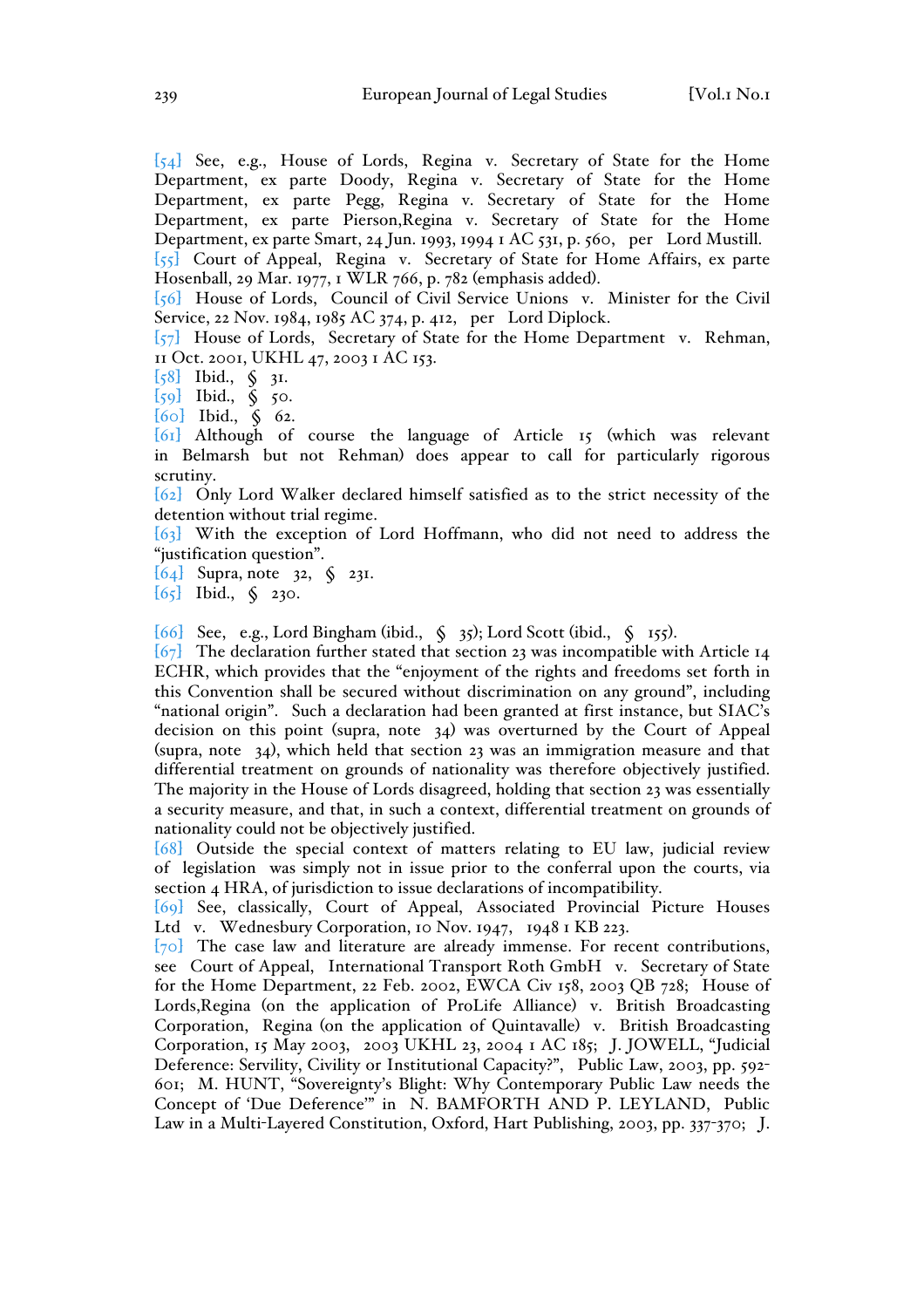RIVERS, "Proportionality and Variable Intensity of Review", Cambridge Law Journal, 2006, pp. 174-207.

[71] Supra, note 32,  $\oint$  42.

[72] J. JOWELL, "Judicial Deference", supra note 70, p. 597.

[73] E.g. M. HUNT, "Sovereignty's Blight", supra note 70.

[74] E.g. B. HARRIS, "Judicial Review, Justiciability and the Prerogative of Mercy", Cambridge Law Journal, 2003, pp. 631-660.

 $[75]$  It must, however, be recalled that this case arose in the specific context of Article 15, the language of which, as noted above, seems to call for especially rigorous scrutiny.

[76] Hereinafter 'PTA'.

[77] See Statutory Instrument 2004/751, Anti-Terrorism, Crime and Security Act 2001 (Continuance in force of sections 21 to 23) Order 2004.

[78] In its legislative, rather than judicial, capacity.

 $[79]$  The approval of both Houses (as well as the assent of the Monarch) is generally required in order for a Bill to become an Act of Parliament.

[80] PTA, section 2(1). The expression 'terrorism-related activity' is defined by section  $I(q)$ .

[81] Except in relation to control orders made before 14 March 2005 against individuals who, at the time of the making of the order, were certificated individuals under ACSA, section 21.

 $[82]$  PTA, section 3(1)(a).

 $[83]$  Ibid., section 3(1)(b).

 $[84]$  Ibid., section 3(4).

 $[85]$  Ibid., section 10.

[86] See Statutory Instrument, 2005/1071, The Human Rights Act 1998 (Amendment) Order 2005.

[87] Which is clearly contemplated by section  $I(5)$ .

[88] PTA, section  $4(7)$ .

[89] See Statutory Instrument, 2005/656, The Civil Procedure (Amendment No 2) Rules 2005, inserting a new Part 76 into the Civil Procedure Rules 1998. It was argued, ultimately without success, in Court of Appeal, Secretary of State for the Home Department v. MB, 1 Aug. 2006, EWCA Civ 1140, 3 WLR 839, that the procedural regime under the 2005 Act was incompatible with Article 6  $\Diamond$  1 ECHR. [90] Court of Appeal, Secretary of State for the Home Department v. JJ and others, 1 Aug. 2006, EWCA Civ 1141, 3 WLR 866; Queen's Bench Division (Administrative Court), Secretary of State for the Home Department v. E, 16 Feb. 2007, EWHC 233 (Admin). For an overview of current control orders in force, and the restrictions imposed thereby, see A. CARLILE, Second Report of the Independent Reviewer pursuant to Section 14(3) of the Prevention of Terrorism Act 2005, London, Home Office, 2007, pp. 3-5.

[91] Supra, note 32, § 142.

[92] While, as a matter of domestic law, a declaration of incompatibility does not compel amendment of the legislation, litigants who obtain such a declaration but no subsequent legislative redress are highly likely to pursue their claim before the European Court of Human Rights. State parties to the ECHR are obliged to abide by the judgments of the Strasbourg Court (Article 46) and to "secure to everyone within their jurisdiction" the Convention rights (Article 1). Thus, while the HRA creates no domestic law obligation to amend legislation, such a declaration anticipates, or at least points towards the possibility of, an international obligation to do so.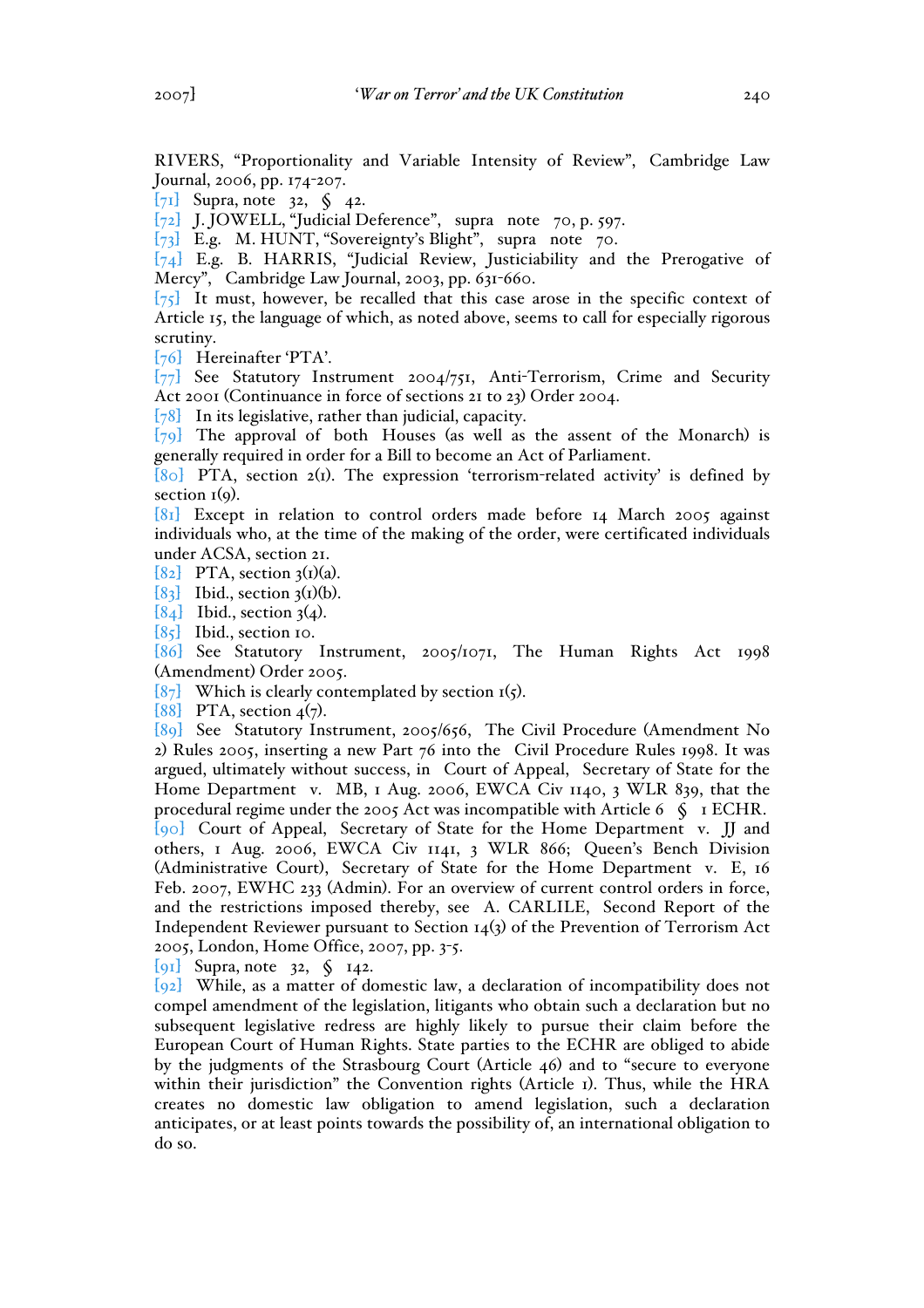- [93] C. CLARKE, HC Deb, Hansard, 26 Jan. 2005, col. 306.
- [94] C. CLARKE, HC Deb, Hansard, 22 Feb. 2005, col. 151.

[95] Cf D. NICOL, "Law and Politics after the Human Rights Act", Public Law, 2006, pp. 722-751, at p. 741. He characterises the PTA regime as a "drastic, indeed unprecedented, curtailment of liberty, replacing the threat of Belmarsh incarceration for a minority with the threat of house arrest for everybody". Two brief points may be made in response. First, whether or not one approves of the regime laid down by the PTA, it is important to my argument that it was prompted by Belmarsh and its contours shaped by the government's understanding of the ECHR. Secondly, as pointed out above (see note 90 and accompanying text), the ECHR, in particular Article 5, constrains the restrictions which can be imposed through control orders. Even if a derogation were entered under Article 15, so as to enable the making of "derogating control orders" entailing deprivation of liberty contrary to Article 5, whether the derogation conditions in Article 15 were met would be subject to judicial review.

 $[96]$  As noted above, supra note 18, 14 declarations of incompatibility (excluding those overturned on appeal) have thus far been made under the HRA. In ten of those cases, the incompatible law has been repealed or amended; the government is considering how to respond to two others; one is subject to a pending appeal; and in the final case, it is envisaged that new legislation will be enacted as part of a wider package of reforms in the relevant area.

 $\overline{97}$  D. NICOL, "Law and Politics", supra note 95, p. 745, argues that politicians should not feel thus constrained by judicial declarations of incompatibility; Parliament should consider itself free to "assert its own interpretation of human rights". This follows, in Nicol's view, because of the "contested political values at play in rights adjudication". However, it is worth remembering that, as Nicol acknowledges (ibid., p. 729), the "political sanction" of a declaration of incompatibility "melds into a legal one", given the international law implications if the Strasbourg Court finds a breach of the ECHR (see further supra note 92). It follows that even if Nicol's view concerning the nature of rights is accepted in theory, the reality is that, at least for the time being, the prevailing legal regime -of which the HRA and ECHR are constituent elements- significantly constrains politicians' freedom of action, and involves an important realignment of political and judicial power that is at odds with orthodox, bald accounts of parliamentary sovereignty.

 $\left[98\right]$  See further A.V. DICEY, Law of the Constitution, supra note 6, Ch. 1, on "external limits" to parliamentary sovereignty.

[99] Although if Parliament wishes legislation to be interpreted incompatibly with fundamental rights, it has to make its intention very clear indeed, bearing in mind the way in which courts have viewed their duty, under section 3 of the HRA, to interpret legislation consistently with the ECHR where possible: see, e.g., House of Lords, Ghaidan v. Godin-Mendoza, 21 June 2004, UKHL 30, 2 AC 557. Making its intention to abrogate fundamental rights sufficiently clear will often (but perhaps not inevitably) be a politically difficult step for Parliament to take.

[100] The Daily Telegraph, 20 Feb. 2003.

[101] T. BLAIR, speaking at the monthly Downing Street press conference, 5 Aug. 2005 (http://www.pm.gov.uk/output/Page8041.asp).

[102] On the implications of this doctrine vis-à-vis parliamentary sovereignty, see House of Lords, Regina v. Secretary of State for Transport, ex parte Factortame Ltd (No 2), 11 Oct. 1990, 1991 1 AC 603; Queen's Bench Division